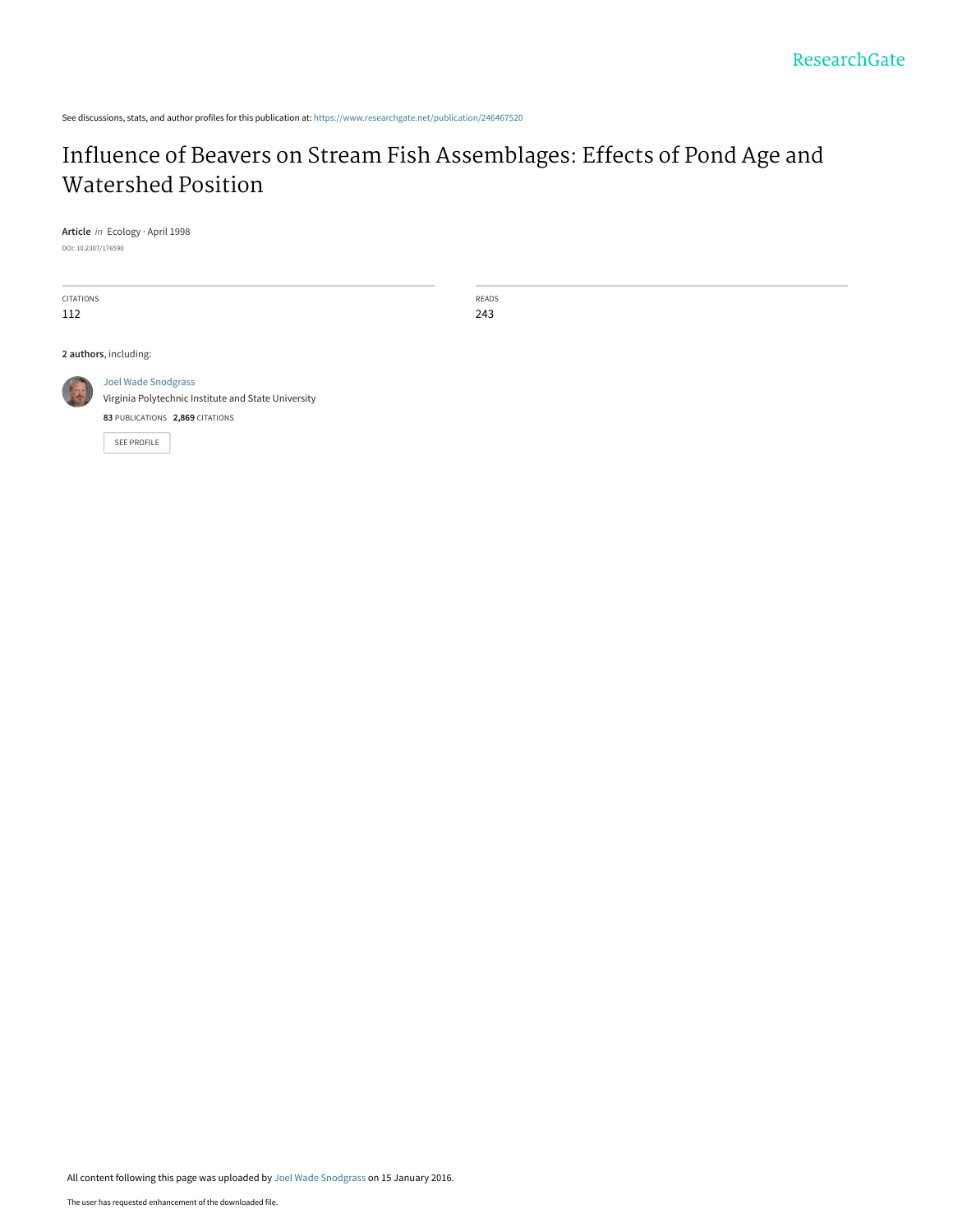## INFLUENCE OF BEAVERS ON STREAM FISH ASSEMBLAGES: EFFECTS OF POND AGE AND WATERSHED POSITION

JOEL W. SNODGRASS AND GARY K. MEFFE

*University of Georgia, Savannah River Ecology Laboratory, Drawer E, Aiken, South Carolina 29802 USA*

*Abstract.* We used a spatial survey of fish assemblage structure in streams and beaver ponds to: (1) determine the effects of beavers on fish assemblage structure at the reach and drainage basin scales, and (2) assess the influences of pond age, watershed position, and pond environment on fish assemblage structure within beaver ponds. Stream impoundment by beavers affected species richness at the reach scale, but this effect was highly dependent on pond age and drainage area above the pond. In headwater streams, species richness per pond increased to a high in ponds 9–17 yr old and then decreased to a low in ponds  $>17$ yr old. Farther downstream, species richness showed little change with pond age. Assemblage structure varied significantly among unimpounded, impounded, and previously impounded stream reaches, and variation in assemblage structure among ponds was related to pond age and physical habitat. In large ponds there was a shift from lotic to lentic species, and as ponds aged, small-bodied minnows were replaced by larger predators. Because there was high species turnover among impounded and previously impounded reaches, beavers affected patterns of species richness at the drainage basin scale; we collected more species in first- and second-order streams (32 and 38, respectively) than in third-order streams (26). Taken together these results indicate: (1) that beavers have a positive effect on fish species richness in low-order, blackwater streams, but maintenance of this effect requires preservation of both spatial and temporal dynamics of beaver pond creation and abandonment, and (2) the positive relationship between stream fish species richness and drainage area described for many streams may be a recent phenomenon resulting from the extirpation of beavers from much of their historical range.

*Key words: anoxic conditions; beaver ponds;* Castor canadensis; *fish assemblages; fish predation; landscape position; patch dynamics; pond age; species richness.*

#### **INTRODUCTION**

Beaver (*Castor canadensis*) impoundment of loworder streams in North America greatly modifies ecosystem processes and influences biota. Beavers alter nutrient and carbon cycles (Francis et al. 1985, Naiman et al. 1991, Yavitt et al. 1992), nutrient availability (Wilde et al. 1950, Johnston and Naiman 1990, Pinay and Naiman 1991), nutrient and material standing stocks and their transport (McDowell and Naiman 1986, Naiman et al. 1986, Smith et al. 1991), decomposition dynamics (Hodkinson 1975), and water characteristics (Gard 1961, Smith et al. 1991). These changes result in increased standing stocks and production of invertebrate assemblages, as well as shifts in invertebrate assemblage structure (Hanson and Campbell 1963, McDowell and Naiman 1986, Smith et al. 1991, Clifford et al. 1993) and major changes in aquatic plant communities (Johnston and Naiman 1990, Feldmann 1995).

Relatively little is known of the effects of beavers on stream fish assemblages in North America. The expansion of a beaver population in a California stream increased trout production (Gard 1961). In Ontario

Manuscript received 6 September 1996; revised 23 April 1997; accepted 24 April 1997.

beaver ponds, harsh winter conditions influenced life history characteristics, demographics, and feeding behavior of pumpkinseed sunfish (*Lepomis gibbosus*) populations (Fox and Keast 1990, 1991), and fishes were predominantly of small body size and partitioned resources among species (Keast and Fox 1990). Schlosser (1995) presented evidence suggesting ponds support ''source'' populations that provide a supply of immigrants to "sink" populations in adjacent streams, and that the supply of immigrants is controlled by the influence of discharge on boundary characteristics between ponds and streams. Hanson and Campbell (1963) present the only information that compares fish assemblage structure among beaver ponds. In comparing three beaver ponds to other pool habitats in a Missouri stream, they found increased standing stocks and richness of fish in the ponds compared to adjacent natural pool habitats. No studies have described the temporal dynamics of stream fish assemblages as they are affected by beavers, or investigated the influences of pond watershed position, age, and physical habitat on fish assemblage structure within ponds. In addition, most studies of beaver pond ecology have been conducted in northern latitudes ( $>35^{\circ}$  N) although the historic range of beavers included most of North America (Hill 1982).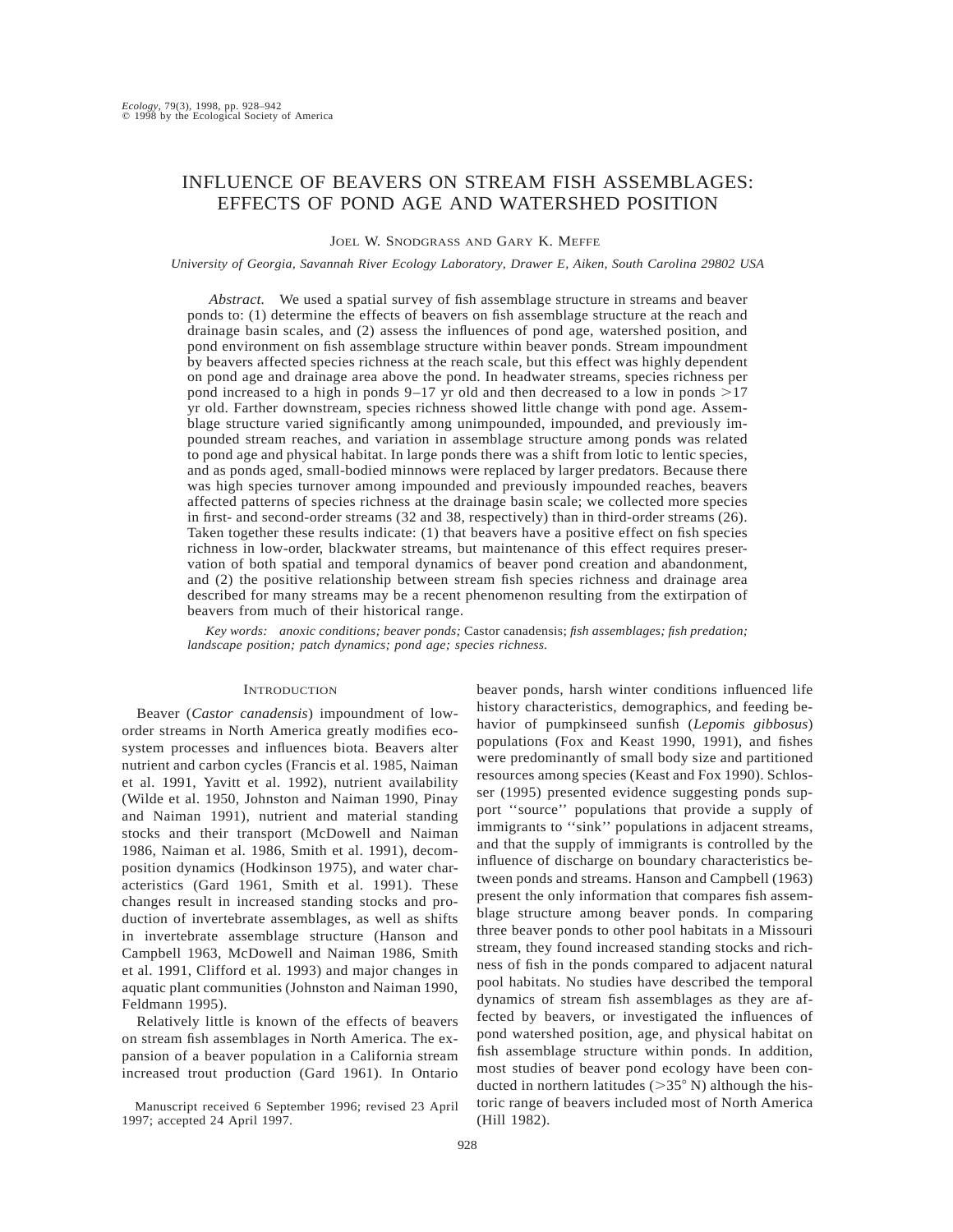In this study, we describe the influence of beaver impoundment of Southeastern blackwater streams on fish assemblage structure. Our goals are to: (1) compare fish assemblage structure among unimpounded, impounded, and previously impounded stream reaches; and (2) to investigate correlations among species richness and fish assemblage structure, and pond watershed position, pond age, and physical environment. We ask three specific questions: (1) how does impoundment of low-order streams influence stream fish species richness and assemblage structure at the reach scale (two to three pool–run sequences, Frissel et al. 1986) and at the drainage basin scale (e.g., across a third-order drainage basin); (2) are influences related to beaver pond watershed position and age; and (3) is beaver pond physical habitat related to pond watershed position and age? Because of the large temporal and spatial scales involved (ponds may persist for  $>100$  yr and are found on first- through fourth-order streams) we take a natural experiment approach (sensu Diamand 1986) and compare ponds ranging from 1 to  $>17$  yr old on first- through third-order streams.

## **METHODS**

#### *The study system*

Beaver ponds and streams were sampled at the Savannah River Site (SRS) on the Upper Coastal Plain of South Carolina (USA). Large portions of this 780 km2 site have been undisturbed since the SRS was established in the early 1950s by the U.S. Department of Energy. The beaver population on the SRS has recovered from a low of two stream-dwelling colonies in 1950 to  $\sim$ 37 stream-dwelling colonies in 1992 (Snodgrass 1996). At the SRS, beaver ponds are limited to first- through third-order streams. Local geomorphology is characterized by streams with broad, flat floodplains flanked by uplands with moderate topographic relief. This results in broad, shallow ponds with depths  $>1$  m restricted mainly to areas of the old stream channel.

Streams of the SRS are low gradient (usually  $\leq 2$ ) m/km), with shifting sand bottoms. In streams that have not been impounded by beavers, wood (both dead and living) provides the main structure; waters are usually acidic to neutral (pH 5–7), near 80% saturated with dissolved oxygen, and range in annual temperature between  $8^{\circ}$  and  $24^{\circ}$ C (Newman 1986). In impounded or previously impounded streams, aquatic plants become quite dense (Feldmann 1995) and contribute substantially to fish habitat structure. Water temperatures in impounded reaches may fluctuate between  $1^\circ$  and  $30^\circ$ C annually, and during summer months daily dissolved oxygen levels may range between zero and super saturation (>100%; J. W. Snodgrass, *unpublished data*).

## *Fish collections and physical habitat measures*

Thirty-one beaver ponds were identified on 1992 color infrared aerial photographs and sampled for fishes

in April and May 1994. During this period, 11 unimpounded stream reaches also were sampled; nine had never been impounded and two were previously impounded. Four additional previously impounded stream sites were sampled during April 1995 to yield sample sizes of 31 and 15 for ponds and streams, respectively.

We sampled ponds with seines and backpack electroshockers. All mesohabitats (e.g., emergent marsh, open water) that were accessible with the electro-shocker  $(<1$  m depth) were sampled until 20–30 min of effort yielded no new species. This was followed by sampling with seines. In ponds with open areas, we used a short, straight seine (2 m deep  $\times$  3.3 m long, 0.32-cm mesh) and a longer bag seine (1.3 m deep  $\times$  10 m long, 0.16cm mesh). In two of the ponds, obstructions prevented the use of the longer seine. The number of species collected from these ponds was relatively high, so it is unlikely that the lack of use of the large seine affected estimates of species richness and assemblage structure. Again, we sampled all mesohabitats until 20–30 min of effort yielded no new species.

We sampled streams by blocking the upper and lower ends of 30–50 m reaches with straight seines and removing fishes with three consecutive passes of a backpack electro-shocker. The exact sample length was determined by the location of areas where stream physiography allowed effective block-netting. We chose reach lengths of 30–50 m because they contained two to three pool–run sequences, the main mesohabitat elements in these streams (Meffe and Sheldon 1988). In addition, the average length of stream affected by beaver dams at the SRS is  $\sim$ 40 m (Snodgrass 1996), and preliminary investigations indicated that slopes of species accumulation curves level off dramatically after 30–50 m of stream are sampled. Preliminary investigations also indicated that this method was effective at removing most of the fish  $>20$  mm standard length (SL) from the stream; 90% of the individuals collected in six electro-shocker passes were removed in the first three passes, and we collected many small fish (20–30 mm SL).

To sample physical habitat at each site we used a point transect method. At equally spaced points along each transect, substrate type, water column structure, depth, and current were recorded. For beaver ponds, 4–5 transects were spaced equally along the length of the pond, beginning 5 m above the dam. We recorded data at 5-m intervals in large ponds  $($ >50 m wide) and 2-m intervals in smaller ponds. In streams, we spaced transects at 5-m intervals beginning at the downstream block net and recorded data at 0.25-m intervals. We recognized four substrate types (gravel, sand, silt, and detritus), and five water column structure types: aquatic vegetation, coarse wood  $(>5$  cm diameter), fine wood  $(<5$  cm diameter), coarse roots ( $>5$  cm diameter), and fine roots  $(<5$  cm diameter). Current was measured using a Marsh-McBirney current meter at 0.6 times depth at each point, and dissolved oxygen (DO) and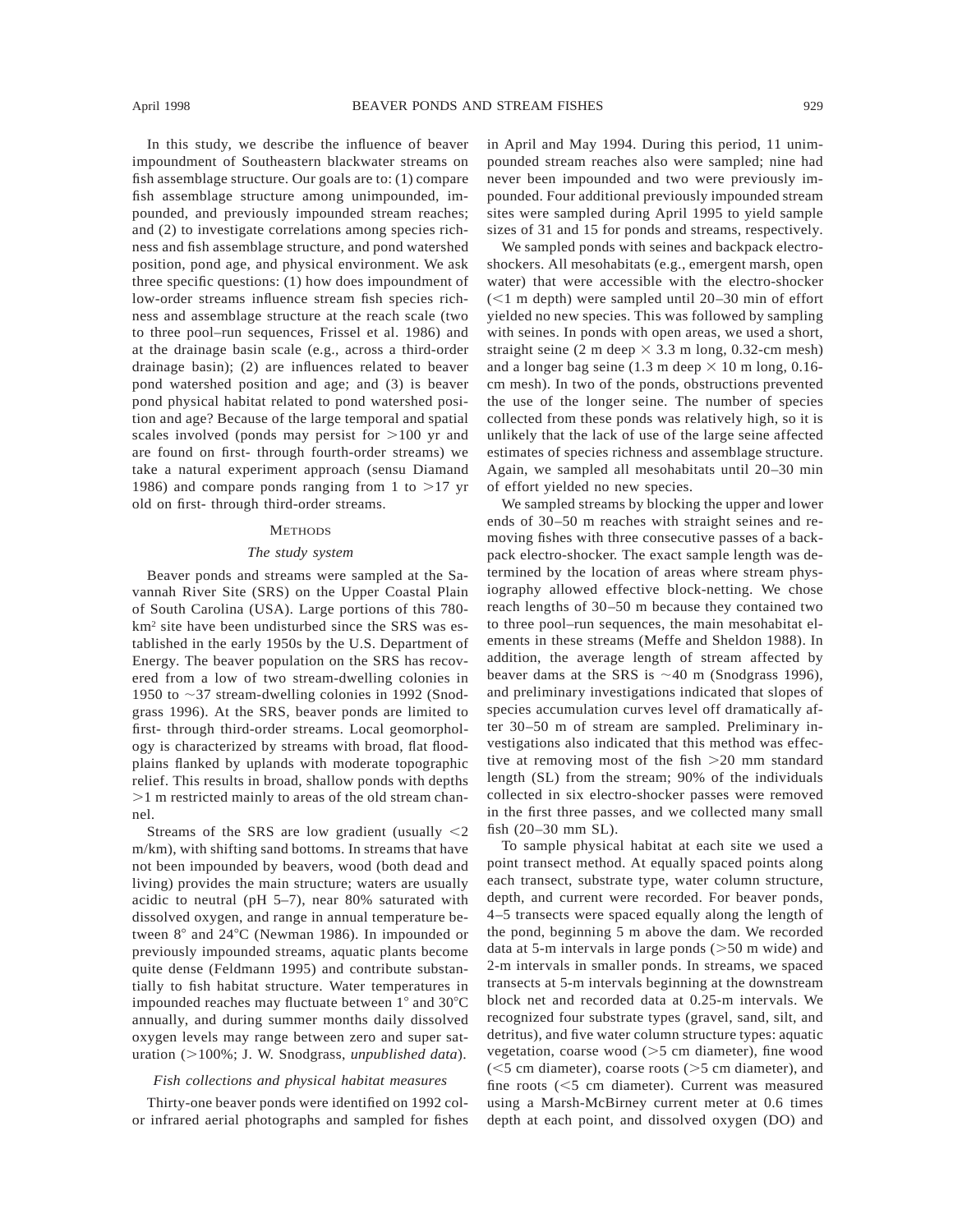pH were measured at each site before sampling fish. In beaver ponds these measures were made at a point just before the water flowed over the dam; in streams they were made at the downstream end of the sample reach.

## *Determination of watershed position, pond age, and pond size*

We described the landscape position of each sampling site using size of the drainage basin above the sampling site (henceforth referred to as drainage area); increasing drainage area indicates a movement from headwaters to downstream reaches. Other investigators (Osborne and Wiley 1992) have found other measures of landscape position to be better predictors of stream fish species richness; however, our preliminary investigations found that drainage area showed the strongest correlation with species richness and assemblage structure in our data set. Therefore, for simplicity we used only drainage area as a measure of landscape position. We determined drainage area by locating sites and drawing polygons on 1:24 000-scale U.S. Geological Survey quadrangle maps based on 10-foot (30.48-m) interval topographic contour lines. Polygons were digitized and areas calculated using a geographic information system (GIS).

Each pond was placed into one of three age categories based on its presence or absence on historical aerial photographs from 1978, 1986, and 1992. Ponds that were present in 1992, but not 1978 or 1986, were considered 1–8 yr old, or ''new'' ponds; ponds present in 1986 and 1992, but not 1978, were considered 9–17 yr old, or ''mid-aged'' ponds; and ponds present in 1978, 1986, and 1992 were considered  $>17$  yr old, or "old" ponds.

For small ponds  $(<1$  ha), pond surface areas were estimated from scale maps sketched at the time of sampling, and the length of stream impounded was determined by locating and measuring the old stream channel within the pond. For larger ponds  $(>1$  ha), surface areas were estimated from polygons traced from aerial photographs. Polygons were digitized and areas calculated using GIS. Polygons for larger ponds were then intersected with a stream coverage for SRS to determine the length of stream impounded by each pond.

## *Data analysis*

*General approach.*—For analysis we grouped sites into one of four types based on beaver impoundment history, defined as follows: streams—sites that had never been impounded; active ponds—sites where an active dam was being maintained; abandoned ponds sites where a dam was no longer being maintained but was still impounding water on the floodplain; and recovering streams—sites that had been previously impounded, but where the riparian canopy had not returned, although the stream had returned to the channel. In comparing species richness and assemblage structure among unimpounded, impounded, and previously impounded stream reaches we used these four site types.

Because sampling methods and total distance of stream sampled varied among site types, we used species richness per unit length of stream (in meters), hereafter expressed as species richness per meter, species richness per square meter of stream, and relative abundance of species for comparisons among site types. We used both species richness per meter and per square meter to investigate the role of area in producing differences in species richness among site types; a significant effect of site type for richness per meter, but not for richness per square meter, would suggest that increased surface area was responsible for the observed effect. For analysis of beaver ponds, we focused on individual ponds as the unit of analysis and used richness per pond and catch per unit effort (calculated as the total number of each species collected divided by the total shocking and seining time per pond) because all ponds were sampled using the same methods, but were not sampled to near depletion.

*Physicochemical habitat.*—Principal components analysis (PCA) was used to reduce the 13 physical habitat variables to a lower number of linear combinations of the original variables (Johnson and Wichern 1988). Average width, depth and current, and percentage occurrence of water column structure and substrate variables were used in the analysis. The variables used in PCA were plotted against each other and the plots inspected to determine the relationships among the variables. Where needed, we transformed variables to approximate more closely the linear relationship assumed in PCA. Because dissolved oxygen measures were significantly related to time of day, we standardized measures to 1200 (noon) following methods outlined in Snodgrass et al. (1996).

*Effects of impoundment history, pond age and watershed position on fish-species richness relationships.*—We used ANOVA to test for a significant difference in species richness per meter and species richness per square meter among site types and pond ages. Site types and pond ages were combined to produce eight categories (streams; new, mid-aged, and old active and abandoned ponds; and recovering streams). Species richness per meter was log transformed before analysis. Post hoc comparison of means for each impounded or previously impounded site type with unimpounded streams were made using *t* tests with a Bonferroni correction to maintain the experiment-wide error rate at  $P = 0.05$  ( $P = 0.05/7 = 0.007$  for individual comparisons). We estimated *t* statistics using pooled variance when variance differed significantly among groups; otherwise we used separate variance estimates.

The null hypothesis of no difference in the relationship between richness and drainage area among site types or pond age categories was tested using a homogeneity of slopes model (ANCOVA). A significant interaction term in this model indicates that the slope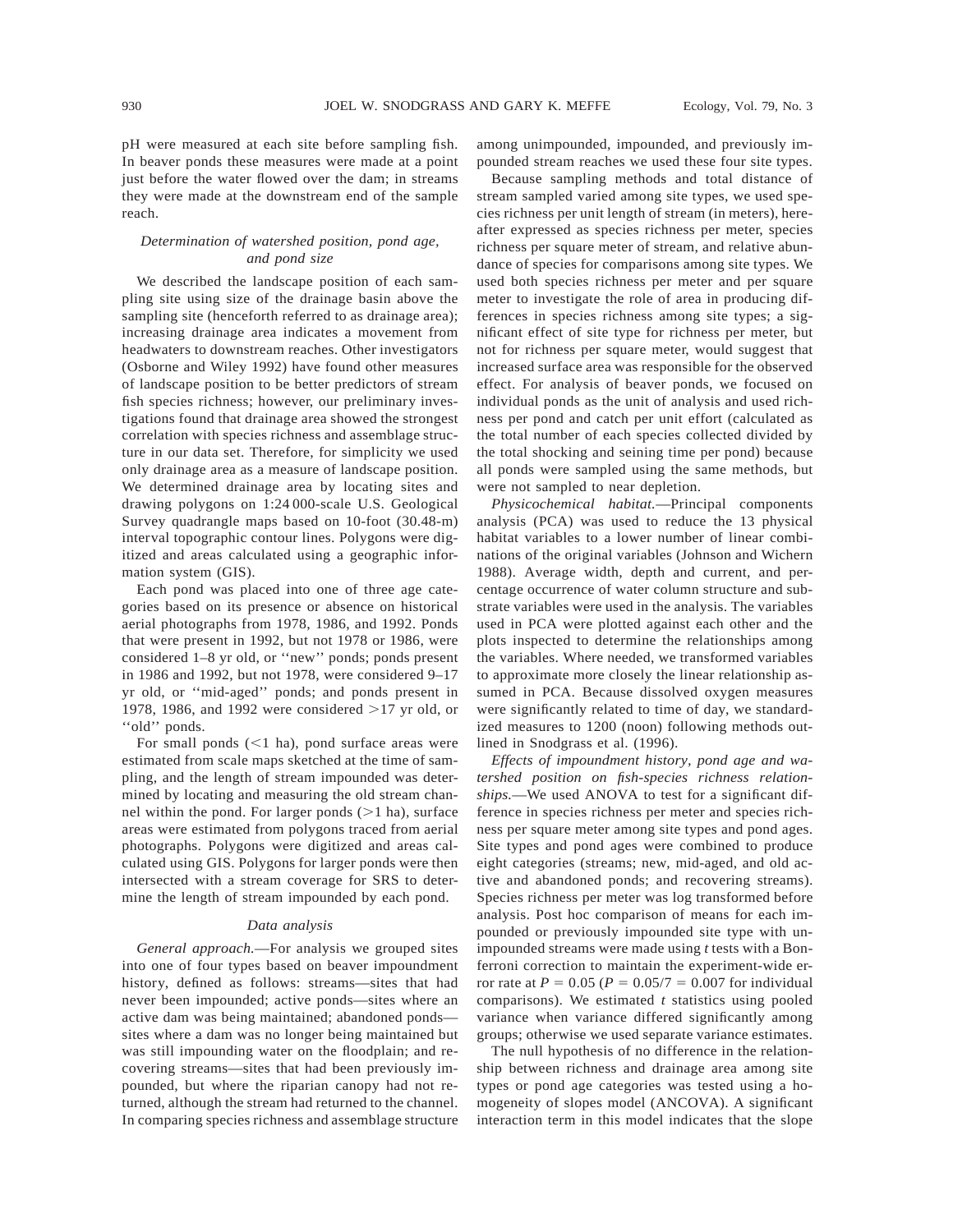of the line relating species richness to drainage area (the covariable) differs significantly between at least two of the categories (Johnson and Wichern 1988). A series of comparisons was made among site types and pond age categories. For site types we compared streams and each of the other site types (for a total of three comparisons), and for pond age categories we made all possible pairwise comparisons (for a total of three comparisons). Again, we controlled the experiment-wide error rate at  $P = 0.05$  for each set of comparisons using a Bonferroni correction ( $P = 0.05/3$  = 0.017 for individual comparisons).

*Relative influence of physicochemical environment, watershed position, and pond age.*—We used multiple regression to test the hypothesis that change in species richness per pond with pond age was a result of physical habitat changes. We used stepwise selection and backward elimination of watershed position and environmental variables (PCA scores and pond size) to build a multiple regression model to predict richness. Age categories were then coded as dummy variables, and their significance as predictors of richness was tested using stepwise selection of age categories after drainage area and environmental variables were forced into the model. If any of the age categories were retained in the final model, age would have significant  $(P \le 0.05)$  predictive power beyond that of environmental variables.

*Effects of impoundment history on fish assemblage structure.*—We used ordination methods to analyze assemblage structure. Canonical correspondence analysis (CCA; CANOCO program; ter Braak 1988) was used to test for a significant effect of site type on fish assemblage structure. The relative abundance of species and site type, coded as a nominal response variable, was used in CCA. We used Monte Carlo permutations to test for a significant effect of site type on assemblage structure following ter Braak (1988). Ninety-nine permutations were used to develop expectations under the random model. Because preliminary analysis indicated that rare species dominated the ordination (i.e., differences among sites were due to the occurrence or lack of occurrence of a few rare species), they were downweighted in the final analysis. We used the same approach to test for a significant effect of drainage area and age on assemblage structure in active and abandoned beaver ponds, except that CPUE was used as the dependent variable.

*Relative influence of watershed position, pond age, and physicochemical environment on fish assemblage structure of beaver ponds.*—Using the same approach as described for richness, we tested the hypothesis that age had no significant effect on assemblage structure in active and abandoned ponds beyond that associated with habitat changes. Watershed position and environmental variables were used to build a model of assemblage structure for active and abandoned ponds. We then tested for a significant relationship between pond

age and assemblage structure after all significant watershed and environmental variables were forced into the model. Again, age was coded as a dummy variable.

### **RESULTS**

## *Physicochemical habitat*

Water chemistry and physical habitat variables for each sample site are given in the Appendix. PCA extracted two axes of variation from the physicochemical measures that accounted for 80% of the variation in these variables (Table 1). The first axis is related to physical habitat characteristics. It contrasts shallow, narrow sites that have faster current, abundant fine wood and roots, and sand and gravel substrates (low scores), with deep, wide sites that have slow current, abundant vegetation, and silty substrates (high scores). The second axis relates only to the occurrence of detritus substrates (Table 1).

Impoundment of streams by beavers influenced the physical habitat and water chemistry at the reach scale. Following impoundment, dissolved oxygen (DO) levels decreased, surface area of the stream increased, and physical habitat was characterized by wide, deep channels with abundant terrestrial and aquatic vegetation and silt substrates (PCA I scores increased; Fig. 1). Pond abandonment resulted in an increase in DO levels with age and a large reduction in pond surface area. While mean channel widths and depth decreased following abandonment (Appendix), vegetation and silty substrates remained abundant (PCA score remained elevated in relation to streams, Fig. 1). Although recovering streams exhibited DO levels, surface areas, and mean widths, depths and currents similar to unimpounded streams (Appendix), recovering stream PCA I scores remained elevated in relation to unimpounded streams, mainly as a result of the abundant aquatic vegetation found in these reaches.

Site scores on PCA axis II and pH showed no relationship to site type or beaver pond age (Fig. 1). pH showed a positive relationship with drainage area that

TABLE 1. Loadings of physical habitat variables on the first two principal components and the proportion of variance explained by each component. For clarity, only loadings  $>0.30$  and  $<-0.30$  are listed.

| Variable               | PCA I   | <b>PCA II</b> |
|------------------------|---------|---------------|
| Mean depth             | 0.85    |               |
| Mean width             | 0.91    |               |
| Mean current           | $-0.86$ |               |
| Aquatic vegetation (%) | 0.84    |               |
| Coarse wood $(\%)$     |         |               |
| Fine wood $(\% )$      | $-0.58$ |               |
| Fine roots $(\% )$     | $-0.58$ |               |
| Coarse roots $(\%)$    |         |               |
| Silt(%)                | 0.87    | $-0.37$       |
| Sand $(\% )$           | $-0.85$ |               |
| Gravel $(\%)$          | $-0.40$ |               |
| Detritus $(\%)$        |         | 0.95          |
| Variance explained (%) | 63.9    | 16.3          |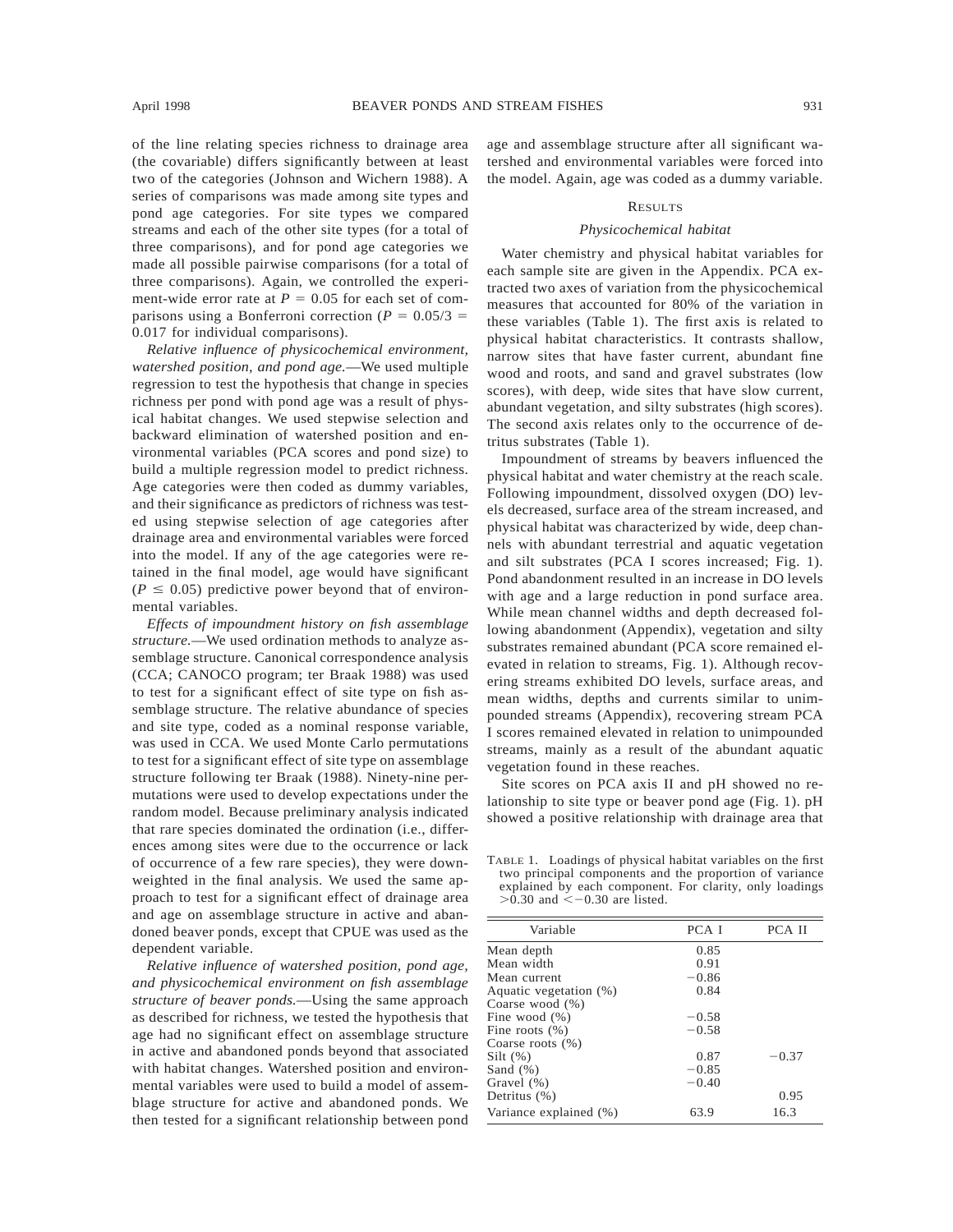

FIG. 1. Relationship between site type and mean physicochemical environment in unimpounded, impounded, and previously impounded stream reaches. Error bars represent 1 SE.

appeared to be eliminated by beaver impoundment (Fig. 2); however, the values recorded are within the range reported to be tolerable by the fishes encountered in this study, and pH did not appear to affect species richness (e.g., 16 species were collected from the active pond with the lowest recorded pH value, 4.2). For simplicity and the above stated reasons, we do not consider PCA II scores or pH in further analysis.

#### *Fish species richness*

A total of 40 fish species was collected among the four site types (Table 2). Among the more abundant species  $($  >40 individuals collected), three (blackbanded sunfish, bluespotted sunfish, and lined topminnow) occurred almost exclusively in active or abandoned ponds, and one (sawcheek darter) occurred exclusively in streams that were or had been previously impounded by beavers. Of the more abundant species, none was found exclusively in streams or recovering streams.

*Effects of site type, pond age and watershed position*

*on species richness.*—At the reach scale, beaver impoundment had a significant effect ( $P = 0.0007$ ) on species richness per meter; however, this effect was not always positive (Fig. 3). Mean species richness per meter for old active ponds was significantly lower (*P*  $<$  0.0001) when compared to unimpounded streams; mean species richness per meter for mid-aged, abandoned ponds was significantly  $(P = 0.001)$  higher. These differences were large, with mean species richness per meter 10 times lower in old active ponds and 3 times greater in mid-aged abandoned ponds (Fig. 3).

While there were significant effects of site type on species richness per square meter these effects were always negative (Fig. 3), suggesting that increased species richness per meter in mid-aged, abandoned ponds was a result of increased stream surface area. Significantly lower species richness per square meter in all ages of active ponds and lower mean species richness per square meter in abandoned ponds and recovering streams also suggested that increases in surface area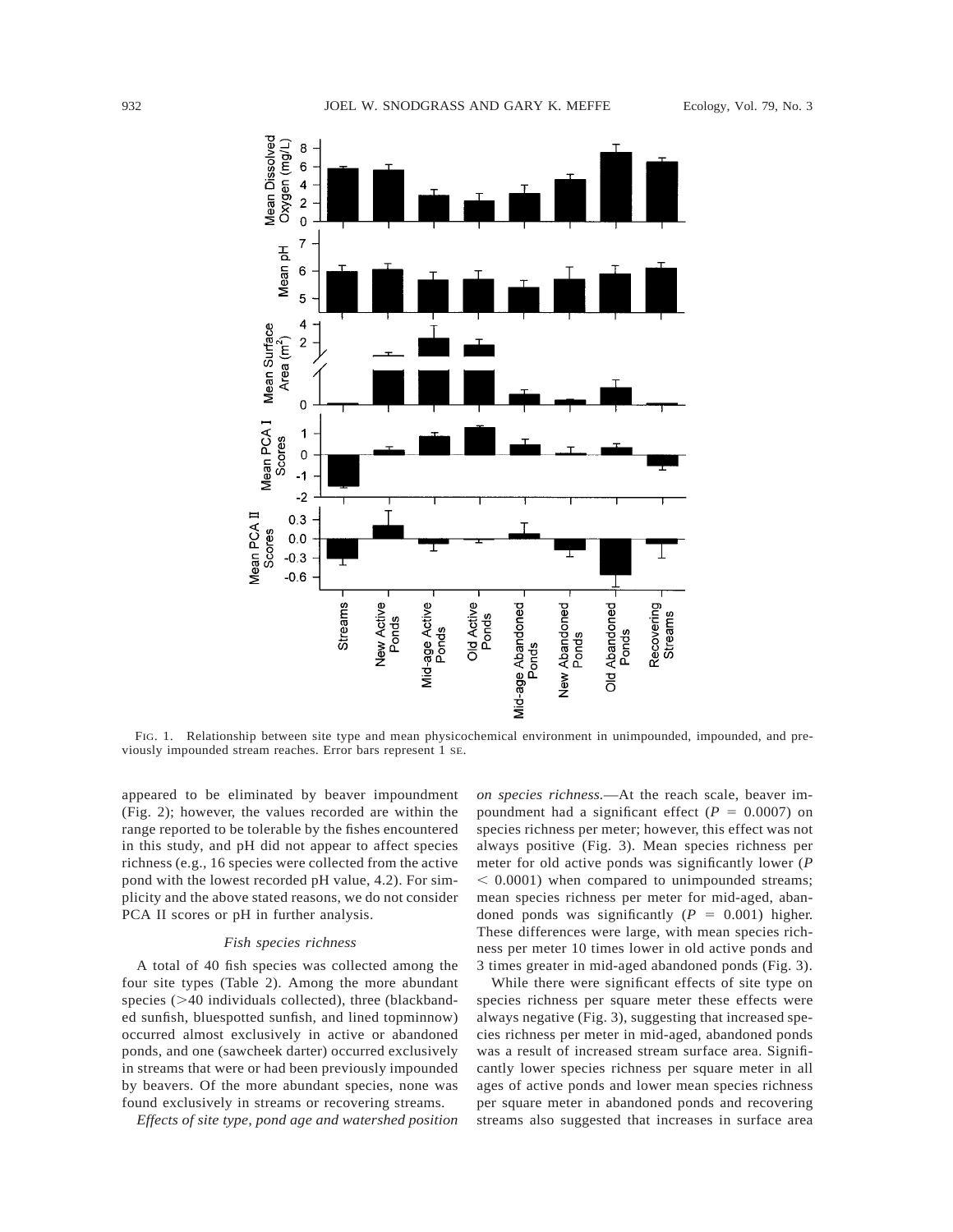

FIG. 2. Relationship between pH and drainage area among the different site types created by beaver impoundment.

produced by beaver impoundment did not always produce proportional increases in species richness per meter.

None of the interaction terms of the ANCOVA models comparing the slope of the drainage area–species richness line among streams and the other site types were significant ( $P < 0.10$ ). This resulted from a lack of relationship between drainage area and species richness per meter or square meter among most site types (Table 3).

The relationship of species richness per pond changed significantly among pond age categories (Table 4). The slope of the line relating species richness to drainage area decreased from new to mid-aged ponds and then increased from mid-aged to old ponds (Fig. 4). Species richness was not related to physiochemical habitat (Fig. 5). Stepwise selection of drainage area, PCA I scores (related to physical environment of the pond), DO, and pond surface area retained drainage area only as a predictive variable of species richness  $(r^2 = 0.31)$ . After drainage area was forced into the model, stepwise selection did retain the dummy variable "old pond age"  $(r^2 = 0.58)$ , indicating that age had predictive power beyond that of physicochemical variables.

To examine patterns of richness at the drainage basin scale, we combined our data from streams, impounded streams, and previously impounded streams, for firstthrough third-order streams (the highest order stream impounded by beaver at the study site; Snodgrass, *in press*), to estimate the total number of species collected from each stream order. The total number of species collected was highest in second-order streams and lowest in third-order streams (Fig. 6).

#### *Fish assemblage structure*

Site type had a significant ( $P = 0.01$ ) effect on assemblage structure; however, site type accounted for only a small portion of the variation in assemblage structure among sites (Table 5). In Fig. 7, species scores from CCA, which represent approximate optima of the species, are plotted in multivariate space. Arrows represent the directional influences of the different site types on assemblage structure and are derived from the correlations between site types and the species axes, eigenvalues of the axes, and their standard deviation (Jongman et al. 1987). CCA axis I separates active and abandoned ponds from streams and recovering streams, axis II separates recovering streams from other site types, and axis III separates active and abandoned ponds (Table 5). Because the amount of variation explained by the CCA axes decreases with axis number, this indicates that the largest differences in assemblage structure existed between impounded (active and abandoned ponds) and free-flowing (streams and recovering streams) stream reaches. In general, most species showed a strong preference for one site type as indicated by the clustering of species near the heads of arrows in Fig. 7.

Only among active ponds was assemblage structure significantly  $(P = 0.01)$  correlated with pond age and drainage area. CCA axis I of the active pond analysis was related to drainage area and its interaction with age, and axis II was related to age (Table 6; Fig. 8, interpreted as in Fig. 7, but arrows represent gradients in environmental variables). We included the interaction term in the model because of the strong interaction of drainage area and pond age in relation to species richness per pond. The CPUE of most species was re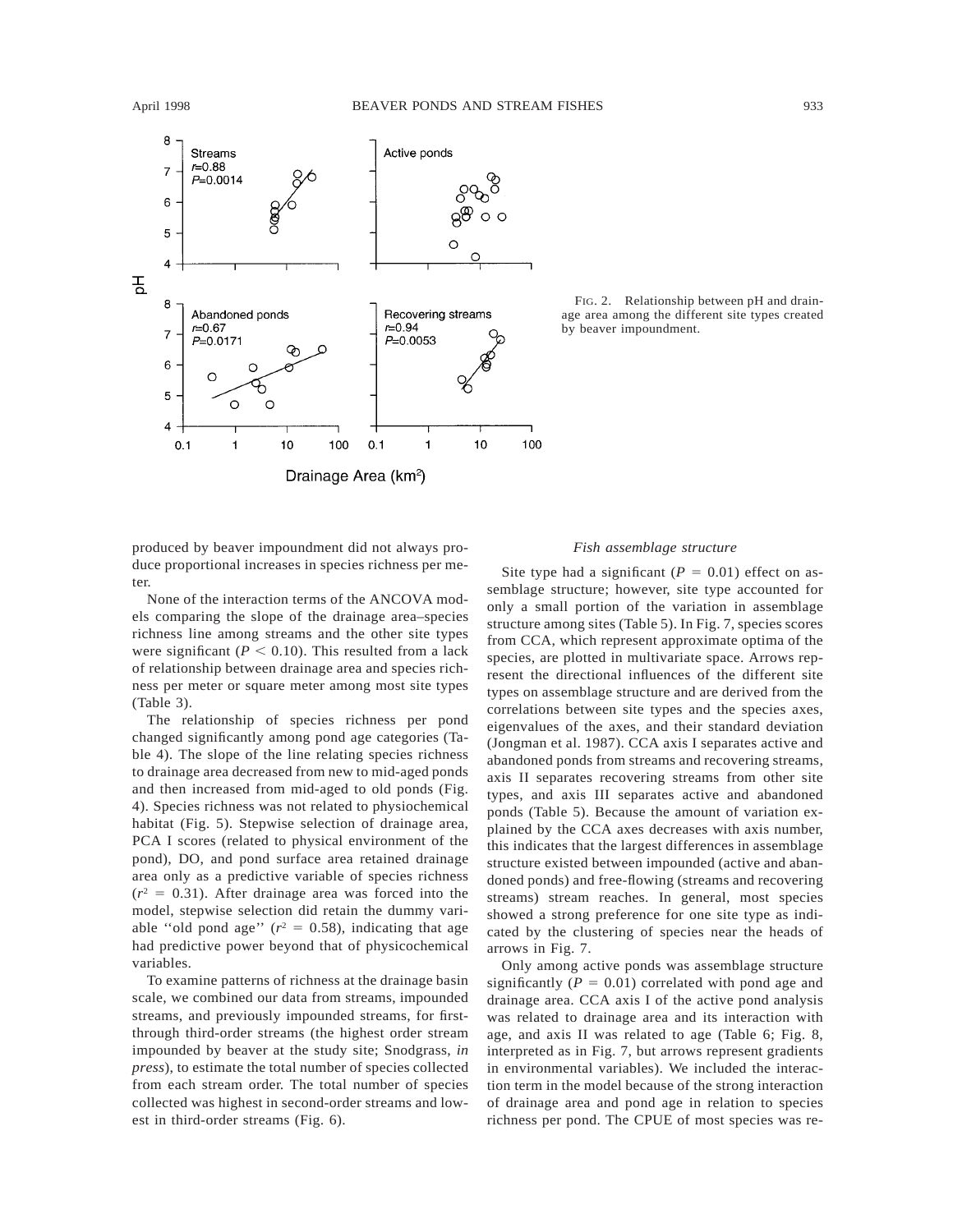TABLE 2. Total number, relative abundance, and rank of species collected at all sites, and by stream stages. Common and scientific names with abbreviation (in parentheses) used in Figs. 6 and 7 are provided.

|                                                           | Total no. (relative abundance, rank) |                   |                             |                                 |                   |  |
|-----------------------------------------------------------|--------------------------------------|-------------------|-----------------------------|---------------------------------|-------------------|--|
| Scientific name,                                          |                                      |                   |                             | Abandoned                       | Recovering        |  |
| common name, (abbreviation)                               | All sites                            | Streams           | Active ponds                | ponds                           | streams           |  |
| Notropis lutipinnis,<br>yellowfin shiner (lut)            | 935(0.16, 1)                         | 538 (0.60, 1)     | 91(0.04, 8)                 | 145(0.08, 4)                    | 161(0.23, 1)      |  |
| Gambusia holbrooki,<br>mosquitofish (hol)                 | 892 (0.16, 2)                        | 5(0.01, 15)       | 406(0.17, 1)                | 481(0.27, 1)                    | $\theta$          |  |
| Lepomis marginatus,<br>dollar sunfish (mar)               | 671(0.12, 3)                         | 23(0.03, 6)       | 398 (0.17, 2)               | 216(0.12, 3)                    | 34(0.05, 8)       |  |
| Notropis cummingsae,<br>dusky shiner (cum)                | 620(0.11, 4)                         | $\theta$          | 238(0.10, 3)                | 257(0.15, 2)                    | 125(0.18, 2)      |  |
| Erimyzon sucetta,<br>lake chubsucker (suc)                | 296(0.05, 5)                         | 13(0.01, 11)      | 128(0.05, 6)                | 133(0.08, 5)                    | 22(0.03, 9)       |  |
| Notropis chalybaeus,                                      |                                      |                   |                             |                                 |                   |  |
| ironcolor shiner (ncha)<br>Erimyzon oblongus,             | 257(0.05, 6)                         | $\mathbf{0}$      | 186(0.08, 4)                | 70(0.04, 6)                     | $1$ (<0.01, 29)   |  |
| creek chubsucker (obl)<br>Aphredoderus sayanus,           | 255(0.04, 7)                         | 55(0.06, 3)       | 91(0.04, 9)                 | 66(0.04, 7)                     | 43(0.06, 5)       |  |
| pirate perch (say)<br>Enneacanthus chaetodon,             | 239(0.04, 8)                         | 61(0.07, 2)       | 108(0.05, 7)                | 53 (0.03, 8)                    | 17(0.02, 10)      |  |
| blackbanded sunfish (echa)<br>Lepomis auritus,            | 164(0.03, 9)                         | $1 (-0.01, 24)$   | 163(0.07, 5)                | $\mathbf{0}$                    | $\mathbf{0}$      |  |
| redbreast sunfish (aur)<br>Esox americanus.               | 155(0.03, 10)                        | 12(0.01, 12)      | 62 (0.03, 12)               | 25(0.01, 16)                    | 56(0.08, 3)       |  |
| redfin pickerel (ame)                                     | 144(0.03, 11)                        | 23(0.03, 7)       | 84 (0.04, 10)               | 26(0.01, 15)                    | 11(0.02, 14)      |  |
| Enneacanthus gloriosus,<br>bluespotted sunfish (glo)      | 114(0.02, 12)                        | $\mathbf{0}$      | 84 (0.04, 11)               | 30(0.02, 12)                    | $\mathbf{0}$      |  |
| Fundulus lineolatus,<br>lined topminnow (lin)             | 105(0.02, 13)                        | $1 (-0.01, 25)$   | 55(0.02, 14)                | 44(0.02, 9)                     | 5(0.01, 21)       |  |
| Lepomis punctatus,<br>spotted sunfish (pun)               | 98 (0.02, 14)                        | 5(0.01, 16)       | 26(0.01, 18)                | 27 (0.02, 14)                   | 40(0.06, 6)       |  |
| Nocomis leptocephalus,<br>bluehead chub (lepa)            | 96(0.02, 15)                         | 51(0.06, 4)       | 2 (< 0.01, 27)              | 4 (< 0.01, 25)                  | 39(0.05, 7)       |  |
| Etheostoma serriferum,<br>sawcheek darter (ser)           | 87(0.02, 16)                         | $\mathbf{0}$      | 31(0.01, 17)                | 6 (< 0.01, 23)                  | 50(0.07, 4)       |  |
| Notemigonus crysoleucas,                                  |                                      |                   |                             |                                 |                   |  |
| golden shiner (cry)<br>Lepomis gulosus,                   | 87 (0.02, 17)                        | 15(0.02, 10)      | 36(0.02, 16)                | 33(0.02, 11)                    | $3 \ (-0.01, 24)$ |  |
| warmouth (gul)<br>Centrarchus macropterus,                | 77(0.01, 18)                         | $2 \ (-0.01, 19)$ | 45(0.02, 15)                | 27(0.02, 13)                    | $3 (-0.01, 25)$   |  |
| flier (mac)<br>Esox niger,                                | 74 (0.01, 19)                        | $\theta$          | 57(0.02, 13)                | 11(0.01, 18)                    | 6(0.01, 19)       |  |
| chain pickerel (enig)<br>Ameiurus platycephalus,          | 57(0.01, 20)                         | $2 (-0.01, 20)$   | 18(0.01, 20)                | 36(0.02, 10)                    | $2 \ (-0.01, 26)$ |  |
| flat bullhead (pla)<br>Etheostoma fricksium,              | 47(0.01, 21)                         | 25(0.03, 5)       | 7 (< 0.01, 21)              | 14(0.01, 17)                    | 4(0.01, 23)       |  |
| Savannah darter (ser)                                     | 43(0.01, 22)                         | 21(0.02, 8)       | $3 \left( 0.01, 23 \right)$ | $3 \left( 0.01, 29 \right)$     | 16(0.02, 11)      |  |
| Etheostoma olmstedi,<br>tessellated darter (olm)          | 41 (0.01, 23)                        | 19(0.02, 9)       | 0                           | 11(0.01, 19)                    | 11(0.02, 15)      |  |
| Anguilla rostrata,<br>American eel (ros)                  | $20 \, (\leq 0.01, 24)$              | $2 \ (-0.01, 21)$ | $3 \left( 0.01, 24 \right)$ | 10(0.01, 21)                    | 5(0.01, 22)       |  |
| Micropterus salmoides,<br>largemouth bass (sal)           | $20 \, (\leq 0.01, 25)$              | $\mathbf{0}$      | 20(0.01, 19)                | $\mathbf{0}$                    | $\mathbf{0}$      |  |
| Noturus gyrinus,<br>tadpole madtom (gyr)                  | $19 \, (\leq 0.01, 26)$              | 10(0.01, 13)      | 1 (< 0.01, 30)              | $\mathbf{0}$                    | 8(0.01, 17)       |  |
| Ameiurus natalis,<br>yellow bullhead (nat)                | 17 (< 0.01, 27)                      | $\mathbf{0}$      | $3 \left( 0.01, 25 \right)$ | 2 (< 0.01, 30)                  | 12(0.02, 13)      |  |
| Acantharchus pomotis,<br>mud sunfish (pom)                | $15 \left( \le 0.01, 28 \right)$     | $3 (-0.01, 17)$   | 4 (< 0.01, 22)              | 8 (< 0.01, 22)                  |                   |  |
| Noturus leptacanthus,                                     |                                      |                   |                             |                                 |                   |  |
| speckled madtom (lepb)<br>Notropis petersoni,             | $14 \left( \leq 0.01, 29 \right)$    | $1$ (<0.01, 26)   | 0                           | $5 \left( \le 0.01, 24 \right)$ | 8(0.01, 16)       |  |
| coastal shiner (pet)<br>Elassoma zonatum,                 | $13 \left( \leq 0.01, 30 \right)$    | $2 (-0.01, 22)$   | $\mathbf{0}$                | 11(0.01, 20)                    | $\boldsymbol{0}$  |  |
| banded pygmy sunfish (zon)<br>Percina nigrofasciata,      | 9 (< 0.01, 31)                       | $1$ (<0.01, 27)   | 2 (< 0.01, 28)              | $4 \left( 0.01, 26 \right)$     | $2 \ (-0.01, 27)$ |  |
| blackbanded darter (pnig)<br>Pteronotropis hypselopterus, | $7 \left( \leq 0.01, 32 \right)$     | $\mathbf{0}$      | $\boldsymbol{0}$            | 0                               | 7(0.01, 18)       |  |
| sailfin shiner (hyp)                                      | 6 (< 0.01, 33)                       | 0                 | 0                           | $\boldsymbol{0}$                | 6(0.01, 20)       |  |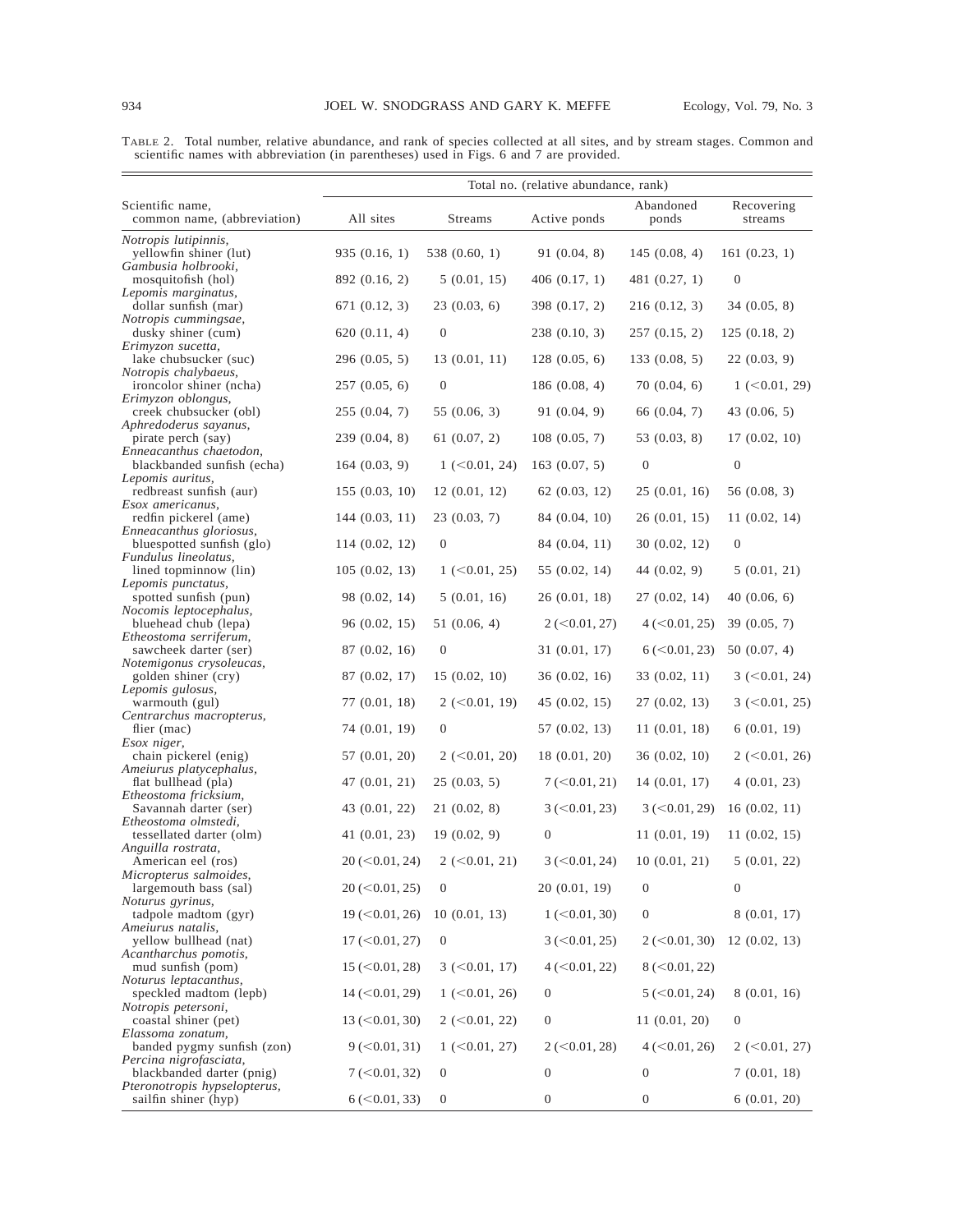|                                                                   | Total no. (relative abundance, rank) |                   |                |                    |                                  |  |  |
|-------------------------------------------------------------------|--------------------------------------|-------------------|----------------|--------------------|----------------------------------|--|--|
| Scientific name,<br>common name, (abbreviation)                   | All sites                            | <b>Streams</b>    | Active ponds   | Abandoned<br>ponds | Recovering<br>streams            |  |  |
| Semotilus atromaculatus.<br>creek chub (atr)<br>Noturus insignis, | 6 (< 0.01, 34)                       | $3 \ (-0.01, 18)$ | $\Omega$       | 2 (< 0.01, 31)     | $1 \left( \leq 0.01, 30 \right)$ |  |  |
| margined madtom (ins)                                             | 6 (< 0.01, 35)                       | 6(0.01, 14)       | $\Omega$       | $\Omega$           | $\Omega$                         |  |  |
| Umbra pygmaea,<br>eastern mudminnow (pyg)                         | 4 (< 0.01, 36)                       | $\Omega$          | 0              | 4 (< 0.01, 28)     | 2 (< 0.01, 28)                   |  |  |
| Minytrema melanops,<br>spotted sucker (mel)                       | 4 (< 0.01, 37)                       | $\Omega$          | $\Omega$       | 4 (< 0.01, 27)     | $\Omega$                         |  |  |
| Etheostoma fusiforme,<br>swamp darter (fus)                       | $3 \left( 50.01, 38 \right)$         | $\overline{0}$    | 3 (< 0.01, 26) | $\overline{0}$     | $\overline{0}$                   |  |  |
| Amia calva.<br>bowfin (cal)                                       | 2 (< 0.01, 39)                       | $\overline{0}$    | 2 (< 0.01, 29) | $\theta$           | $\Omega$                         |  |  |
| Perca flavescens,                                                 |                                      |                   |                |                    |                                  |  |  |
| yellow perch (fla)                                                | 2 (< 0.01, 40)                       | $2 (-0.01, 23)$   | $\Omega$       | $\theta$           | $\overline{0}$                   |  |  |
| Total<br>Richness                                                 | 5722<br>40                           | 902<br>27         | 2357<br>30     | 1768<br>31         | 712<br>30                        |  |  |

lated to age (i.e., the centroids of most species are near the axis of the arrow related to age in Fig. 8). As active ponds aged, small-bodied, insectivorous species (mosquitofish, lined topminnow, lake and creek chubsuckers, sawcheek and Savannah darters, and ironcolor, dusky and golden shiners) declined in abundance, and predator abundance increased (redfin and chain pick-



FIG. 3. Relationship of mean fish species richness per unit length and area of stream by site type. Asterisks indicate that points differed significantly from unimpounded streams, and bars represent 1 SE.

erels, mud, redbreast and dollar sunfish, warmouth, and flier).

Positive and negative regression coefficients for age and the interaction term of drainage area with age (Table 6) in the active pond model indicates that increasing drainage area offsets the effects of age. This interaction involved differences in the response of small-body insectivores and larger bodied predators to pond age in upstream (drainage area  $\leq 10$  km<sup>2</sup>) and downstream ponds (drainage area  $>10 \text{ km}^2$ ). In upstream ponds, small-bodied insectivores increased in abundance from new to mid-aged ponds and then decreased substantially in old ponds, while downstream they increased with pond age (Fig. 9). The abundance of large-bodied predators generally increased with pond age in both upstream and downstream active ponds (Fig. 9).

Forward selection of environmental variables retained PCA I scores  $(P = 0.01)$  and drainage area  $(P)$  $= 0.04$ ) as significant predictors of assemblage structure among active ponds and PCA I scores ( $P = 0.01$ ) only among abandoned ponds. Among active ponds, pond age was only marginally ( $P = 0.06$ ) related to variation in assemblage structure beyond that accounted for by environmental variables, suggesting that changes in assemblage structure with age are a result of changes in the physical environment of active ponds with age. Assemblage structure in abandoned ponds was related to the gradient in physical habitats among ponds. In small ponds with relatively high current and abundant sand and gravel substrates (similar to unimpounded streams), assemblages were dominated by lotic species, and in larger ponds with little or no current and abundant silt substrates and aquatic vegetation (similar to active ponds) assemblages were dominated by lotic species.

#### **DISCUSSION**

#### *Effects of beavers on stream fish assemblages*

Beavers substantially affected the stream habitat studied, including decreasing current and increasing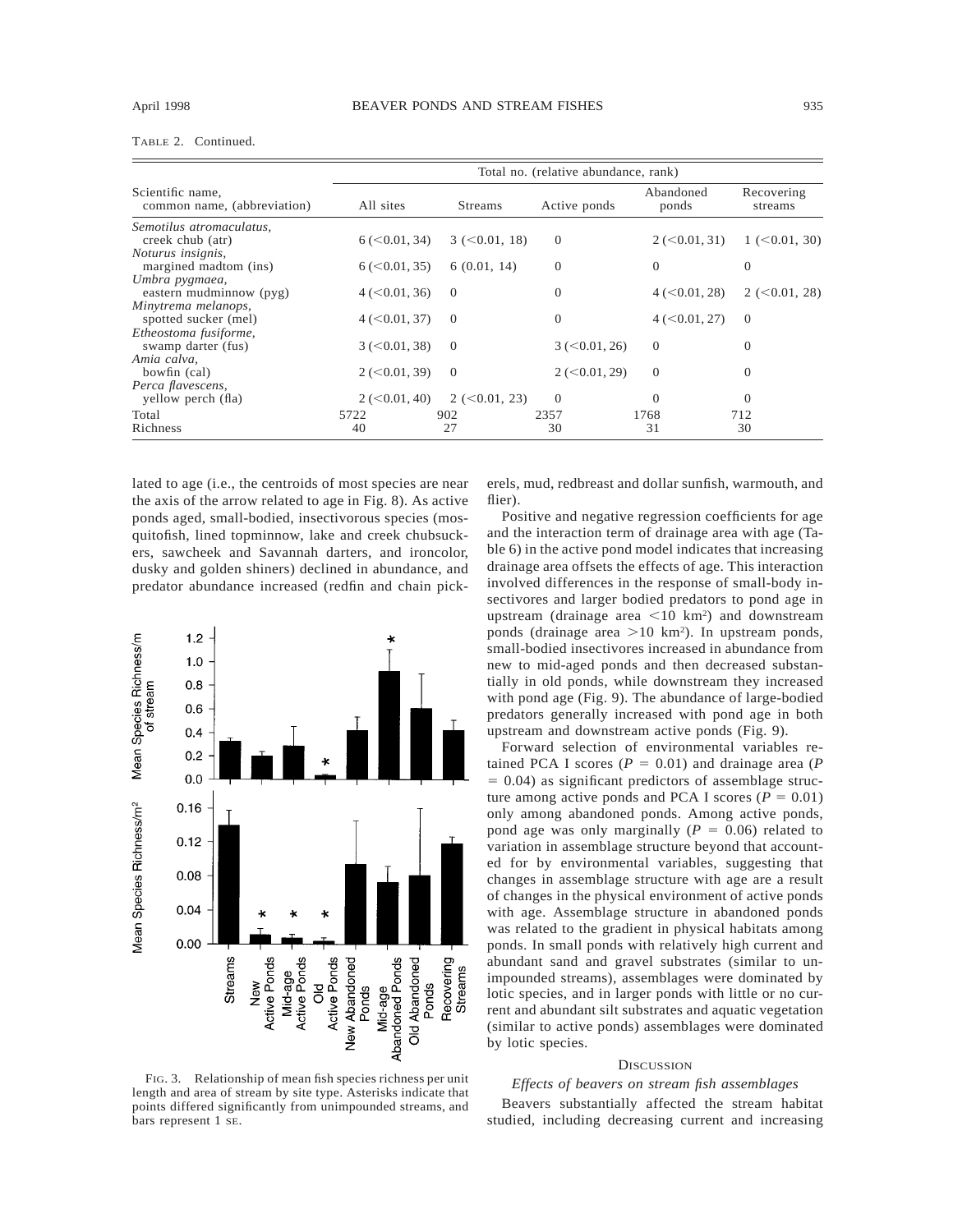| Measure of<br>species richness                            | <b>Streams</b> | Active<br>ponds | Abandoned<br>ponds | Recovering<br>streams |
|-----------------------------------------------------------|----------------|-----------------|--------------------|-----------------------|
| Richness per stream meter<br>Richness per square meter of | $0.7425*$      | 0.2831          | 0.1637             | 0.7408                |
| stream                                                    | $-0.1726$      | $-0.0431$       | 0.0222             | 0.5149                |

TABLE 3. Pearson correlation coefficients among watershed area and measures of species richness for the four different site types.

\* Coefficient is significant at an experiment-wide error rate of  $P < 0.05$  using a Bonferroni correction for individual comparisons.

stream depth and width and the occurrence of silty substrates and aquatic vegetation. These habitat changes influenced fish species richness at the reach scale (50–100 m of stream); however, the direction and magnitude of that influence depended on watershed position and pond age. In downstream reaches, richness was similar across all site types and pond ages; however, in upstream locations, richness peaked in abandoned mid-aged ponds, and was lowest in old, active ponds. Changes in species richness appeared to result from increased stream surface area, but increases in species richness were not directly proportional to increases in surface area, so that unimpounded streams maintained the highest species densities per square meter.

While assemblage structure varied significantly among site types and among beaver pond age categories, multivariate models of assemblage structure based on these variables explain only a small portion of the variation in assemblage structure. This resulted from the fact that within site types and pond age categories there was a large turnover in species among stream reaches. For example, there was a total of 30 species collected in recovering streams; however, the largest number of species collected in a single recovering stream was 16. Thus, a large amount of diversity exists among individual recovering stream reaches.

This among-site diversity resulted in large effects on patterns of species richness at the drainage basin scale. Fourth-order streams are the largest found in our study area. Paller (1994) made 47 collections in the same first- through fourth-order blackwater streams that we studied and found species richness to increase with stream order to a maximum of 22 species in fourthorder streams. We collected 31 and 37 species in firstand second-order streams respectively, almost twice the number collected by Paller in these stream orders (Fig. 6). The pattern of species richness among stream orders matches the preference of beavers for certain stream sizes; in our study area beavers preferentially impound second-order streams and rarely impound third-order streams (Snodgrass, *in press*). Thus, when beaver pond habitats are considered, stream fish species richness peaks in headwater streams as a function of the amount of beaver impoundment present. This pattern contrasts with theoretical models of stream ecosystem structure and function that predict that species richness will peak in mid-order streams (Vannote et al. 1980)

Beaver ponds have the potential to affect drainage basin scale patterns of species richness in unimpounded stream reaches through source/sink population dynamics (Pulliam 1988). Schlosser (1995) observed large

TABLE 4. Results of ANCOVA comparing the relationship between watershed size and species richness (per pond) among pond age categories.

| Comparison             |    |           |       |        |
|------------------------|----|-----------|-------|--------|
| Source                 | df | <b>MS</b> | F     | P      |
| Old vs. mid-aged ponds |    |           |       |        |
| Age                    | 1  | 0.0897    | 13.05 | 0.0019 |
| Watershed size         | 1  | 0.1431    | 20.83 | 0.0002 |
| Interaction            | 1  | 0.0555    | 8.08  | 0.0104 |
| New vs. old ponds      |    |           |       |        |
| Age                    | 1  | 0.4372    | 12.71 | 0.0031 |
| Watershed size         | 1  | 0.6639    | 19.29 | 0.0006 |
| Interaction            | 1  | 0.2958    | 8.62  | 0.0108 |
| Mid-aged vs. old ponds |    |           |       |        |
| Age                    | 1  | 0.9116    | 32.12 | 0.0001 |
| Watershed size         | 1  | 0.7019    | 24.73 | 0.0001 |
| Interaction            | 1  | 0.5221    | 18.39 | 0.0005 |

*Note:* The experiment-wide error rate is controlled at  $P \leq$ 0.05 using a Bonferroni correction; individual interaction terms are considered significant at  $P < 0.05/3 < 0.017$ .



FIG. 4. Relationship between fish species richness per pond and drainage area among beaver pond age categories.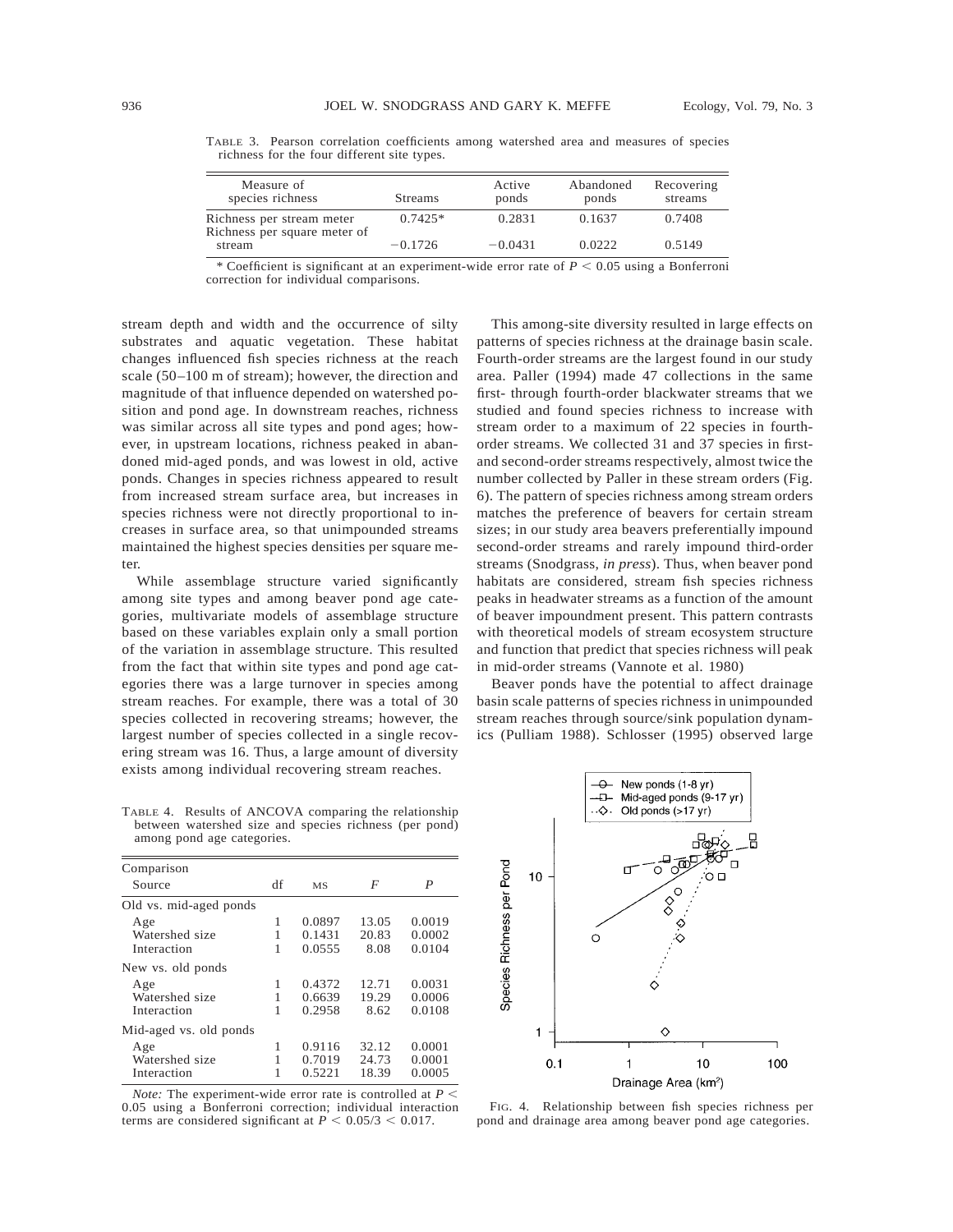

FIG. 5. Relationship between species richness per pond and dissolved oxygen, pond surface area, and pond physical environment (PCA I scores). With increasing PCA I scores, pond environments change from shallow, narrow ponds with abundant fine roots, wood, and sand and gravel substrates, to deep, wide ponds with abundant aquatic vegetation and silty substrates.

numbers of fishes moving out of beaver ponds into unimpounded stream reaches in a Minnesota stream. Fish species richness has been found to increase with drainage area across a range of latitudes and stream types (e.g., Larimore and Smith 1963, Sheldon 1968, Horwitz 1978, Angermeier and Schlosser 1989). Because these relationships are used in developing expectations for biological assessment and monitoring measures, such as the ''index of biotic integrity'' (Karr 1981, Karr et al. 1986), it is important to understand the influence of beaver ponds on these patterns. We expect that beavers will decrease the slope of the line relating species richness to drainage area; however, testing this hypothesis will require comparisons of rich-



FIG. 6. Comparison of the total number of species collected per stream order in this study (including beaver-created habitats) with results reported by Paller (1994) who sampled 47 unimpounded stream reaches.

ness gradients in drainage basins with varying levels of beaver impoundment.

Consideration of the distribution of species among unimpounded, impounded, and previously impounded reaches suggests that beavers have influenced the evolution of stream fishes. When Meffe and Sheldon (1988) conducted a similar analysis at the smaller scale of individual pools and runs in these blackwater streams they found that congeneric or confamilial species clustered together in multivariate space. They suggested that this implied a strong role of ecological preferences, expressed at the genus or family level, rather than diversification of closely related taxa. In contrast to their results, congeneric or confamilial species often showed a great deal of separation at the larger scale

TABLE 5. Results of CCA of the effects of site type on fish assemblage structure. The overall model was significant at  $P = 0.01$ .

| Statistic                                                    | Axis I  | Axis II | Axis III |  |  |  |  |  |
|--------------------------------------------------------------|---------|---------|----------|--|--|--|--|--|
| Cumulative percentage variance                               |         |         |          |  |  |  |  |  |
| Species data<br>Species-environment                          | 9.5     | 12.5    | 14.5     |  |  |  |  |  |
| relation                                                     | 65.6    | 86.3    | 100.0    |  |  |  |  |  |
| Regression/canonical coefficients for standardized variables |         |         |          |  |  |  |  |  |
| <b>Streams</b>                                               | 0.29    | $-1.35$ | $-0.31$  |  |  |  |  |  |
| Active ponds                                                 | $-0.86$ | $-1.13$ | $-0.63$  |  |  |  |  |  |
| Abandoned ponds                                              | $-0.65$ | $-1.27$ | 0.49     |  |  |  |  |  |
| Recovering streams                                           | 0.00    | 0.00    | 0.00     |  |  |  |  |  |
| Correlations of environmental variables with axes            |         |         |          |  |  |  |  |  |
| <b>Streams</b>                                               | 0.70    | $-0.37$ | $-0.12$  |  |  |  |  |  |
| Active ponds                                                 | $-0.55$ | 0.03    | $-0.41$  |  |  |  |  |  |
| Abandoned ponds                                              | $-0.26$ | $-0.20$ | 0.49     |  |  |  |  |  |
| Recovering streams                                           | 0.31    | 0.67    | 0.07     |  |  |  |  |  |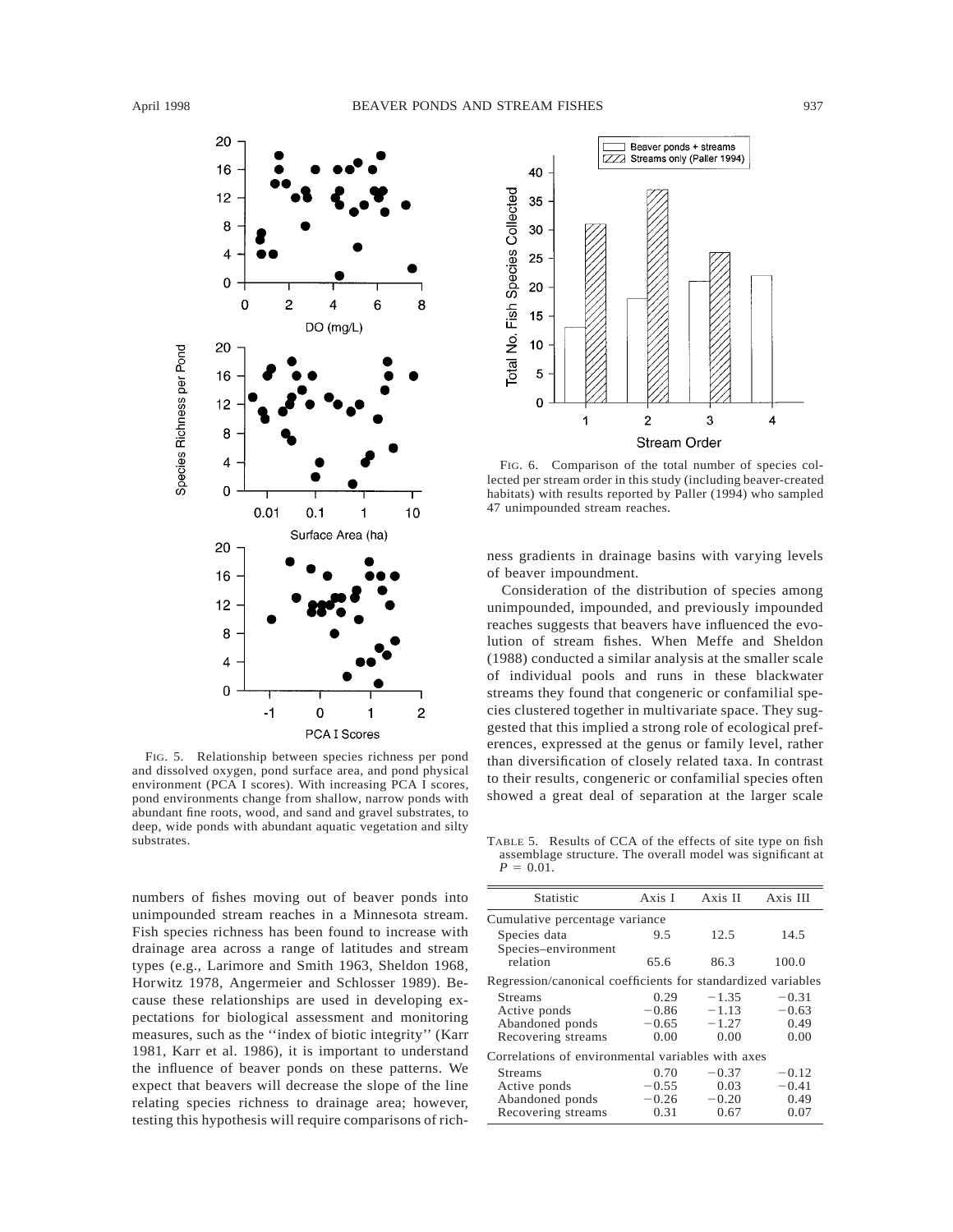

FIG. 7. Ordination diagram depicting the effects of pond creation and abandonment and stream recovery on fish assemblage structure in Southeastern blackwater streams. Arrows indicate the direction in multivariate space that different stream classes move assemblage structure. Points indicate the approximate location of species optima. The designation pnig. indicates that *Percina nigrofasciata* extends outside the axis boundaries. Species abbreviations are given in Table 2.

studied here. For example, darters (Percidae) and madtoms (*Noturus*), both of which showed similar habitat preference at the individual pool or run scale (Meffe and Sheldon 1988), showed a large degree of separation in this study (Fig. 7). This suggests that the spatial mosaic of habitat types created by beavers acts as another axis along which resources are partitioned.

#### *Richness and assemblage structure in beaver ponds*

In upstream ponds species richness per pond increased initially and then declined, while in downstream ponds species richness showed little change with age. Clearly, the increase in richness of young upstream ponds is a result of colonization of the newly created habitat. This process appears to be rapid and much of it was probably missed by our relatively coarse temporal scale. For example, at one of our study sites on Meyers Branch, 158 fish and 11 species were collected from a 45-m reach of unimpounded stream. Approximately 3 mo later, following beaver impoundment of the reach, only 11 fish and 3 species were collected from the same stream reach (J. W. Snodgrass, *unpublished data*). Additionally, low numbers of fish species typically found in mid-aged beaver ponds were collected in less than a year following impoundment of this stream reach.

The mechanisms behind the decline in species richness in old ponds are less clear. The decrease in abundance of small-bodied species in old ponds and weak

TABLE 6. Results of CCA of the effects of drainage area and age on assemblage structure in active beaver ponds. The overall model was significant at  $P = 0.04$ .

| <b>Statistic</b>                                             |                      | Axis I Axis II Axis III    |                            |  |  |  |  |
|--------------------------------------------------------------|----------------------|----------------------------|----------------------------|--|--|--|--|
| Cumulative percentage variance                               |                      |                            |                            |  |  |  |  |
| Species data<br>Species-environment relation 51.3            | 12.3                 | 21.0<br>87.8               | 23.9<br>100.0              |  |  |  |  |
| Regression/canonical coefficients for standardized variables |                      |                            |                            |  |  |  |  |
| Drainage area<br>Age<br>Drainage area $\times$ age           | 0.28<br>0.28<br>0.61 | 0.60<br>1.36<br>$-1.33$    | 3.32<br>1.18<br>$-3.54$    |  |  |  |  |
| Correlations of environmental variables with axes            |                      |                            |                            |  |  |  |  |
| Drainage area<br>Age<br>Drainage area $\times$ age           | 0.74<br>0.52<br>0.87 | $-0.39$<br>0.70<br>$-0.14$ | 0.28<br>$-0.18$<br>$-0.51$ |  |  |  |  |

increase in abundance of large-bodied predators with pond age suggests that predators eliminated prey species from old ponds. Harsh environmental conditions (low DO) also may have eliminated species from old ponds; however, several factors argue against this mechanism: (1) there was no relationship between DO and species richness, (2) the larger bodied predators should have experienced decreased relative abundance as a result of low DO levels before the smaller bodied species (Klinger et al. 1982), (3) species known to be tolerant of low DO levels, such as mosquitofish (Meffe and Snelson 1989), were absent from most old, upstream ponds, and (4) some of the small-bodied prey species (mosquitofish, lake chubsuckers, and bluespotted sunfish) are found in isolated wetlands where DO levels often are  $\leq$ 4 mg/L (Snodgrass et al. 1996).

The weak increase in large-bodied predators with



FIG. 8. Ordination diagram depicting the effects of drainage area and pond age on fish assemblage structure in active beaver ponds. See the legend of Fig. 7 and the *Results* for interpretation. Species abbreviations are given in Table 2.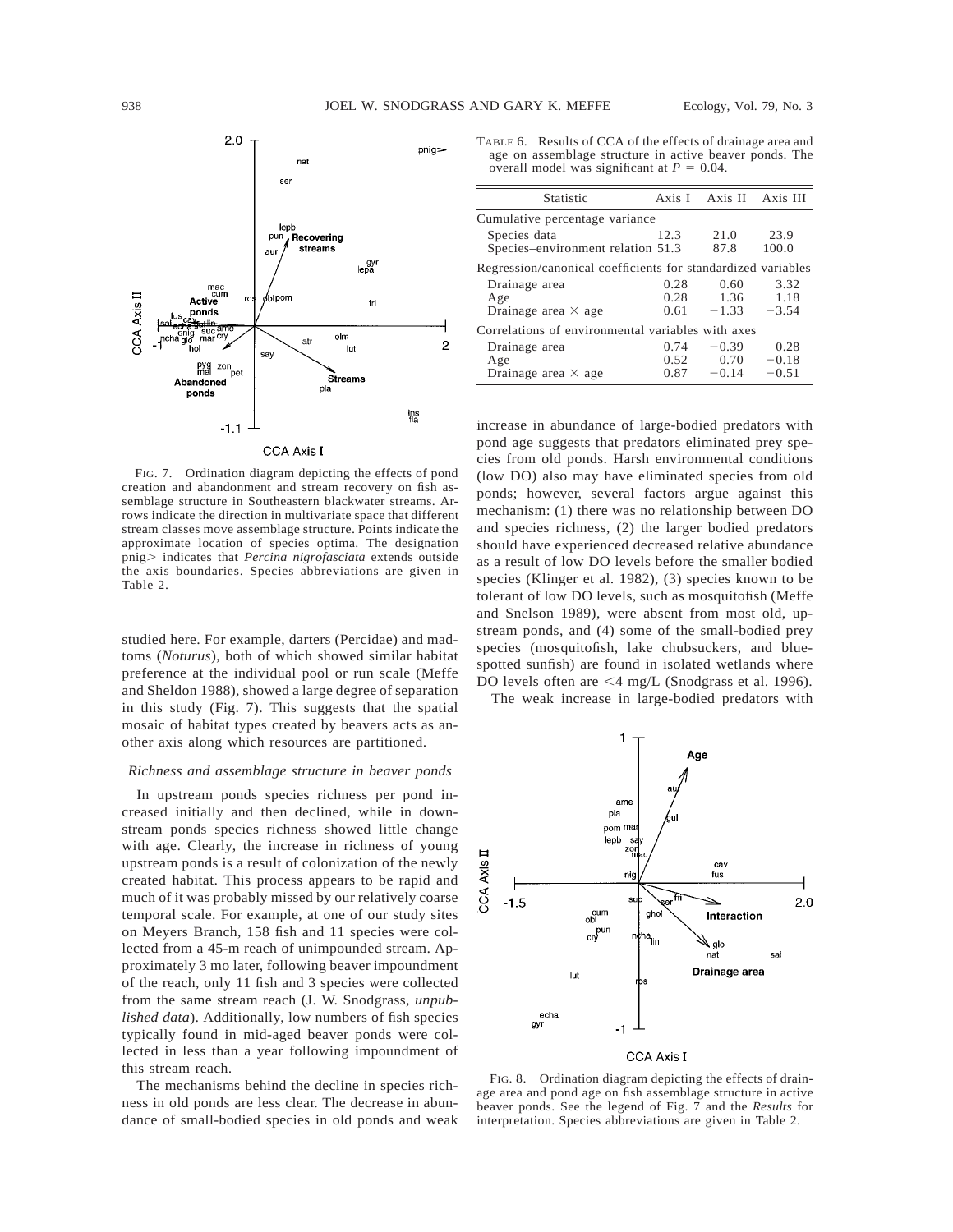

FIG. 9. Relationship of active pond age and the total number of prey (mosquitofish; lined topminnow; lake and creek chubsuckers; sawcheek and Savannah darters; and ironcolor, dusky, and golden shiners) and predators (redfin and chain pickerels; mud, redbreast, and dollar sunfish; warmouth; and flier) collected. Bars represent 1 SE. There is no error bar for downstream old ponds because of lack of replication  $(n = 1)$ .

pond age suggests that other factors are involved in promoting the elimination of prey species from old ponds. A possible factor is boundary permeability of ponds. As active pond size increases in these systems, dam height and the transition zone between the stream and the pond increases, presumably reducing boundary permeability. Pond surface area was much greater in mid-aged and old, active ponds. This may have prevented prey species from avoiding predation by moving out of ponds. Additionally, species that require a number of different habitat types to complete their life cycle would be eliminated even in the absence of predation. For example, dusky shiners (*Notropis cummingsae*) spend the majority of the year in stream pools with moderate current, but move to backwater areas to spawn over sunfish (*Lepomis* spp.) nests during the spawning season (Fletcher 1993).

Finally, the reason for a lack of correlation between age and species richness in downstream ponds is also unclear, but may be related to the landscape position of ponds. Downstream ponds are located closer to a source of colonists than upstream ponds. Many of the lotic species found in beaver ponds are also found in the backwaters of fourth-order streams and the floodplain of the Savannah River (J. W. Snodgrass and G. K. Meffe, *personal observation*). It is possible that downstream ponds receive more colonists that prevent prey populations from going extinct through a ''rescue effect'' (Brown and Kodric-Brown 1977). If this is true, landscape position of ponds and boundary permeability would work in concert to allow predators to eliminate prey species from old upstream ponds.

## *Relationship to general models of aquatic community structure*

Several diversity theories predict a unimodal pattern of richness with patch age. The intermediate disturbance hypothesis views richness as increasing as species colonize a habitat patch, but then decreasing as competition begins to eliminate species. Menge and Sutherland (1987) expanded this model by viewing richness as a function of recruitment rates and environmental stress. At low levels of recruitment and environmental stress, predation is responsible for reduced richness. As environmental stress levels increase, competition and then environmental stress reduce richness, producing a bimodal pattern. When mechanisms of competitive coexistence exist, or recruitment rates are low, competition will not affect richness, resulting in a unimodal pattern of richness at all levels of recruitment. Our results appear to fit this model in some respects. Predation appeared to reduce diversity when immigration rates were low, but high immigration rates appear to offset effects of predation.

Hypothesized mechanisms behind large-scale fish species richness patterns in aquatic systems have been based on colonization–extinction processes. In this model, assemblage structure depends on the ability of species to persist in the face of disturbance, or to recolonize following disturbance. In northern lake systems, extinction processes, in the form of anoxic conditions and predaceous elimination (Tonn and Magnuson 1982, Rahel 1984), play a major role in determining assemblage structure, except when immigration rates are high (Tonn et al. 1995). In stream systems, differences both in the ability of species to persist in the face of disturbance, and colonization following disturbance, are thought to structure assemblages (Osborne and Wiley 1992, Poff and Allan 1995). In contrast to lake systems, disturbance in stream systems is physical in nature (low- or high-flow events). In isolated wetlands of the Southeast, where disturbances are relatively harsh (complete drying of the wetland), differences in colonization ability were suggested as the dominant factor controlling fish assemblage structure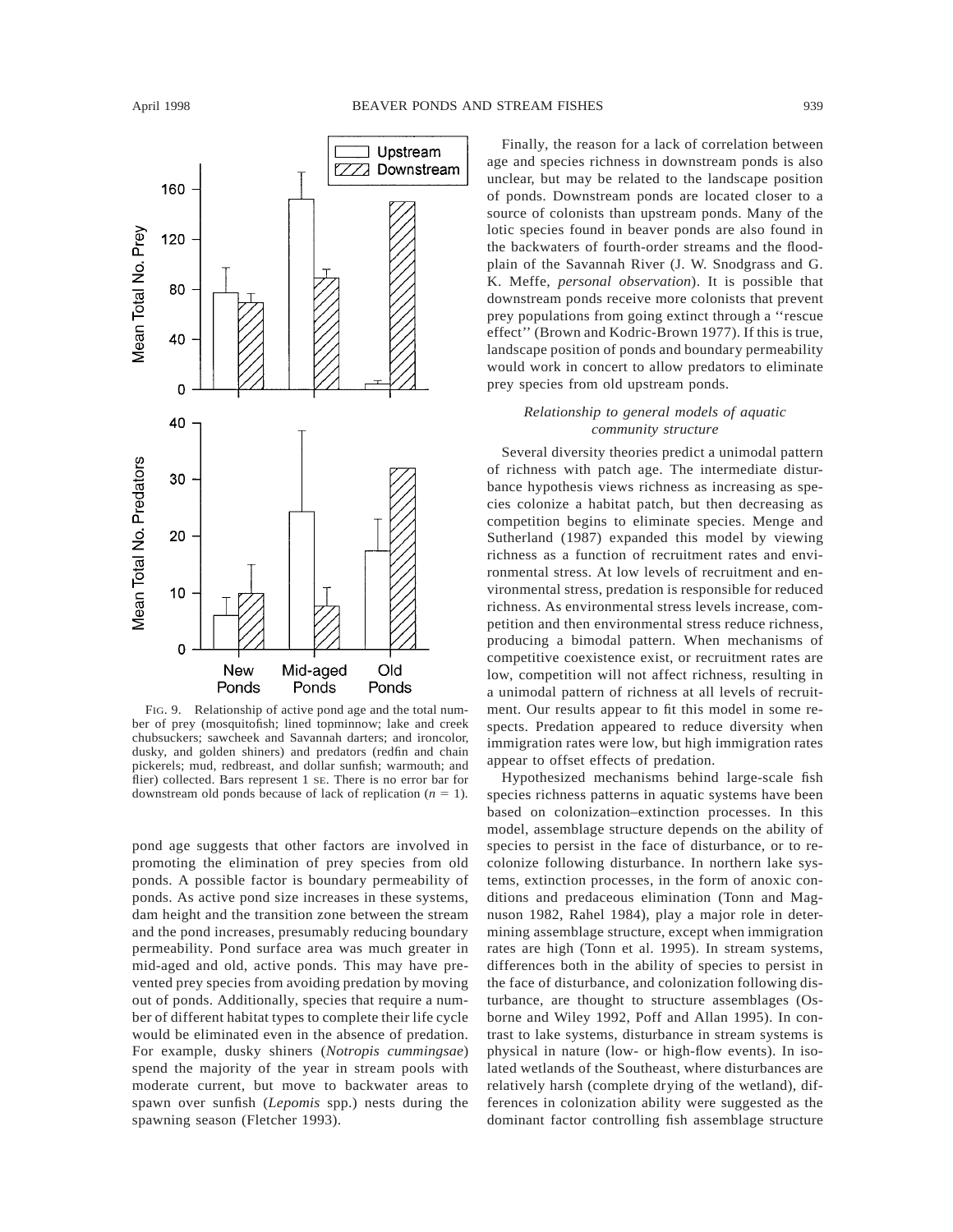(Snodgrass et al. 1996). Beaver ponds appear to fit the model for small northern lake systems. Extinction processes in older ponds create variation in richness and assemblage structure among ponds except when immigration rates are high.

Although assemblage structuring mechanisms appear to be similar between small lakes and beaver ponds, there are two contrasts between the two systems. First, changes in local environmental conditions among small lakes were a function of lake morphometry (Tonn et al. 1990), whereas changes in beaver ponds were associated with age and pond abandonment. Second, predatory fishes were present in deep lakes or lakes connected to streams where a refuge from anoxic conditions was present, while in beaver ponds, predators were present in all ponds, but were only able to eliminate prey species in isolated (headwater) ponds where prey immigration rates presumably were lowest. This may be a result of differences in the severity of anoxic conditions between the two systems. In northern lakes studied by Tonn et al. (1990), anoxic conditions develop below winter ice cover throughout the entire lake (Magnuson et al. 1989). In contrast, anoxic conditions develop during warm, summer months in Southeastern beaver ponds, and are more patchy. For example, anoxic conditions do not develop in open-water areas of ponds where vegetation is absent or sparse, or in upstream portions of the pond where stream water enters (J. W. Snodgrass, *personal observation*).

Angermeier and Schlosser (1989) suggested that in systems where emigration/extinction and colonization processes are important in structuring assemblages, there should be little relationship between habitat features such as patch size or volume. They hypothesized that the weaker relationships they observed between habitat volume and complexity, and species richness in Minnesota streams, when compared with streams in Illinois and Panama, was the result of increased environmental variability and harsher winters. Snodgrass et al. (1996) suggested that high disturbance frequencies in isolated wetlands resulted in a dependence of fish assemblage structure on differences in immigration rates between species, and thus a lack of relationship between wetland size and assemblage richness. Also, predation may have the same destabilizing effect on physical habitat and assemblage structure relationships (Schoener 1986). The lack of relationship between size and richness in beaver ponds observed in this study supports the generality of this idea. In addition, a relationship between richness and watershed position in both streams and ponds suggests that proximity to source populations, and thus immigration and extinction processes, are important in these blackwater systems. This leads to a second generality: when emigration/extinction and colonization processes are important determinants of assemblage structure, landscape position will have a strong influence on assemblage structure. Thus, in systems where physical (e.g., anoxia) or biological (predation) disturbances are frequent, assemblages may not be in equilibrium with the physical environment but may reflect an equilibrium determined by landscape position and patch boundary permeability.

In summary, the results presented here indicate that beaver ponds increase fish species richness in headwater streams, that this effect is highly dependent on the dynamics of pond creation and abandonment, and that large-scale (drainage basin) patterns of fish species richness were probably altered by the extirpation of beavers from most North American streams. Thus, management plans with the goal of maintaining biodiversity will need to include steps that preserve or reintroduce temporal, as well as spatial, beaver pond dynamics. In addition, variation in pond assemblage structure and environment with age and watershed position suggests that harsh environmental conditions, predation, pond boundary characteristics, and immigration from downstream source populations are significant assemblage structuring mechanisms within ponds; however, more rigorous experimental approaches are needed to more clearly determine interactions between, and the relative importance of, these factors.

#### ACKNOWLEDGMENTS

We thank Larry Bryan, Susan Lee, Tami Miettunen, Susan Rooks, George Thomas, Andrew Thompson, and David Wilkins for help with field collections. The final manuscript benefited greatly from the comments of Gene S. Helfman, Judy L. Meyer, Catherine M. Pringle, and J. Bruce Wallace. This research is part of a doctoral thesis submitted to the University of Georgia, Athens, and was supported by Financial Assistance Award Number DE-FC09-96SR18546 between the United States Department of Energy and the University of Georgia. During manuscript preparation the senior author was supported by a Post Doctoral Research Associate appointment in the Division of Life Sciences and Occupational and Environmental Health Sciences Institute, Rutgers University.

#### LITERATURE CITED

- Angermeier, P. L., and I. J. Schlosser. 1989. Species–area relationships for stream fishes. Ecology **70**:1450–1462.
- Brown, J. H., and A. Kodric-Brown. 1977. Turnover rates in insular biogeography: effects of immigration on extinction. Ecology **58**:445–449.
- Clifford, H. F., G. M. Wiley, and R. J. Casey. 1993. Macroinvertebrates of a beaver-altered boreal stream of Alberta, Canada, with special reference to fauna on the dam. Canadian Journal of Zoology **71**:1439–1447.
- Diamond, J. 1986. Overview: laboratory experiments, field experiments, and natural experiments. Pages 3–22 *in* J. Diamond and T. J. Case, editors. Community ecology. Harper and Row, New York, New York, USA.
- Feldmann, A. L. 1995. The effects of beaver (*Castor canadensis*) impoundment on plant diversity and community composition in the coastal plain of South Carolina. Thesis. University of Georgia, Athens, Georgia, USA.
- Fletcher, D. E. 1993. Nest association of dusky shiners (*Notropis cummingsae*) and redbreast sunfish (*Lepomis auritus*), a potentially parasitic relationship. Copeia **1993**:159–167.
- Fox, M. G., and A. Keast. 1990. Effects of winterkill on population structure, body size, and prey consumption patterns of pumpkinseed in isolated beaver ponds. Canadian Journal of Zoology **68**:2489–2498.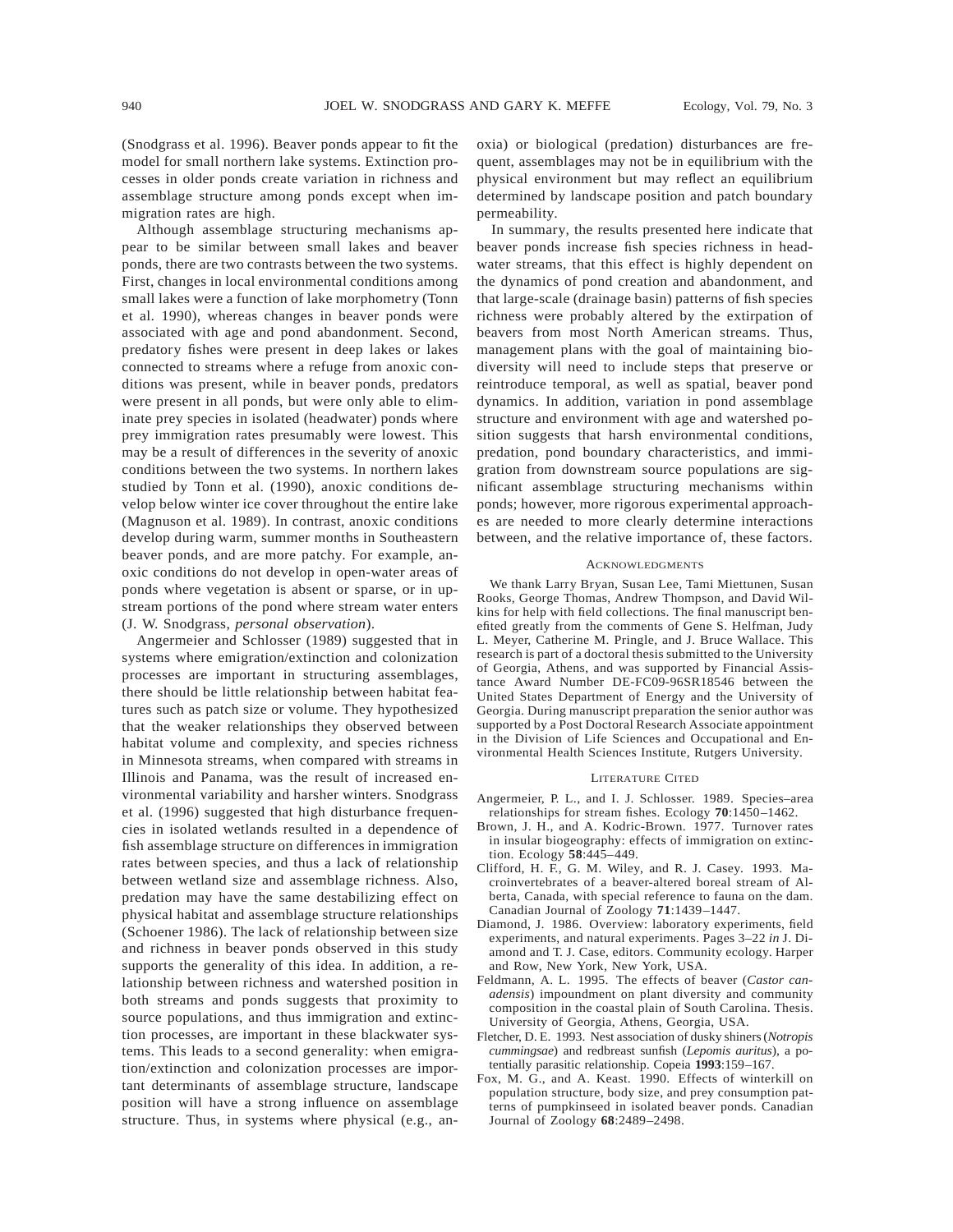- Fox, M. G., and A. Keast. 1991. Effects of overwinter mortality on reproductive life history characteristics of pumpkinseed (*Lepomis gibbosus*) populations. Canadian Journal of Fisheries and Aquatic Sciences **48**:1792–1799.
- Francis, M. M., R. J. Naiman, and J. M. Melillo. 1985. Nitrogen fixation in subarctic streams influenced by beaver (*Castor canadensis*). Hydrobiologia **121**:193–203.
- Frissel, C. A., W. J. Liss, C. E. Warren, and M. D. Hurley. 1986. A hierarchical framework for stream habitat classification: viewing streams in a watershed context. Environmental Management **10**:199–214.
- Gard, R. 1961. Effects of beaver on trout in Sagehen Creek, California. Journal of Wildlife Management **25**:221–242.
- Hanson, W. D., and R. S. Campbell. 1963. The effects of pool size and beaver activity on distribution and abundance of warm-water fishes in a north Missouri stream. American Midland Naturalist **69**:136–149.
- Hill, E. P. 1982. Beaver: *Castor canadensis.* Pages 256–281 *in* J. A. Chapman and G. A. Feldhamer, editors. Wild mammals of North America: biology, management, and economics. Johns Hopkins University Press, Baltimore, Maryland, USA.
- Hodkinson, I. D. 1975. Energy flow and organic matter decomposition in an abandoned beaver pond ecosystem. Oecologia **21**:131–139.
- Horwitz, R. J. 1978. Temporal variability patterns and the distributional patterns of stream fishes. Ecological Monographs **48**:307–321.
- Johnson, R. A., and D. W. Wichern. 1988. Applied multivariate statistical analysis. Prentice-Hall, Englewood Cliffs, New Jersey, USA.
- Johnston, C. A., and R. J. Naiman. 1990. The use of geographical information systems to analyze long-term landscape alteration by beaver. Landscape Ecology **1**:47–57.
- Jongman, R. H. G., C. J. F. ter Braak, and O. F. R. Van Tongeren. 1987. Data analysis in community and landscape ecology. Pudoc, Wageningen, The Netherlands.
- Karr, J. R. 1981. Assessment of biotic integrity using fish communities. Fisheries **6**:21–27.
- Karr, J. R., K. D. Fausch, P. L. Angermeier, P. R. Yant, and I. J. Schlosser. 1986. Assessing biological integrity in running water: a method and its rationale. Illinois Natural History Special Publication **5**:1–28.
- Keast, A., and M. G. Fox. 1990. Fish community structure, spatial distribution and feeding ecology in a beaver pond. Environmental Biology of Fishes **27**:201–214.
- Klinger, S. A., J. J. Magnuson, and G. W. Gallepp. 1982. Survival mechanisms of the central mudminnow (*Umbra limi*), fathead minnow (*Pinephalus promelus*) and brook stickleback (*Culaea inconstans*) for low oxygen in winter. Environmental Biology of Fishes **7**:113–120.
- Larimore, R. W., and P. W. Smith. 1963. The fishes of Champaign County, Illinois as affected by 60 years of stream change. Illinois Natural History Survey Bulletin **28**:299–382.
- Magnuson, J. J., C. A. Paszkowski, F. J. Rahel, and W. M. Tonn. 1989. Fish ecology in severe environments of small isolated lakes in northern Wisconsin. Pages 487–515 *in* R. R. Sharitz and J. W. Gibbons, editors. Freshwater wetlands and wildlife. U.S. Department of Energy Office of Scientific and Technical Information, Oak Ridge, Tennessee, USA.
- McDowell, D. M., and R. J. Naiman. 1986. Structure and function of a benthic invertebrate stream community as influenced by beaver (*Castor canadensis*). Oecologia (Berlin) **68**:481–489.
- Meffe, G. K., and A. L. Sheldon. 1988. The influence of habitat structure on fish assemblage composition in southeastern blackwater streams. American Midland Naturalist **120**:225–240.
- Meffe, G. K., and F. F. Snelson, Jr. 1989. An ecological overview of poecilid fishes. Pages 13–31 *in* G. K. Meffe

and F. F. Snelson, Jr. Ecology and evolution of livebearing fishes. Prentice-Hall, Englewood, New Jersey, USA.

- Menge, B. A., and J. P. Sutherland. 1987. Community regulation: variation in disturbance, competition, and predation in relation to environmental stress and recruitment. American Naturalist **130**:730–757.
- Naiman, R. J., T. Manning, and C. A. Johnston. 1991. Beaver population fluctuations and tropospheric methane emission in boreal wetlands. Biogeochemistry **12**:1–15.
- Naiman, R. J., J. M. Melillo, and J. E. Hobbie. 1986. Ecosystem alteration of Boreal forest streams by beaver (*Castor canadensis*). Ecology **67**:1254–1269.
- Newman, M. C. 1986. Comprehensive cooling water report. Volume 2: water quality. Savannah River Ecology Laboratory, Aiken, South Carolina, USA.
- Osborne, L. L., and M. J. Wiley. 1992. Influence of tributary spatial position on the structure of warmwater fish communities. Canadian Journal of Fisheries and Aquatic Sciences **49**:671–681.
- Paller, M. H. 1994. Relationships between fish assemblage structure and stream order in South Carolina coastal plain streams. Transactions of the American Fisheries Society **123**:150–161.
- Pinay, G., and R. J. Naiman. 1991. Short-term hydrological variation and nitrogen dynamics in beaver created meadows. Archiv für Hydrobiologie 123:187-205.
- Poff, N. L., and J. D. Allan. 1995. Functional organization of stream fish assemblages in relation to hydrological variability. Ecology **76**:606–627.
- Pulliam, R. H. 1988. Sources, sinks, and population regulation. American Naturalist **132**:652–661.
- Rahel, F. J. 1984. Factors structuring fish assemblages along a bog lake successional gradient. Ecology **65**:1276–1289.
- Schlosser, I. J. 1995. Dispersal, boundary processes, and trophic-level interactions in streams adjacent to beaver ponds. Ecology **76**:908–925.
- Schoener, T. W. 1986. Patterns in terrestrial vertebrate versus arthropod communities: do systematic differences exist? Pages 556–586 *in* J. Diamond and T. J. Case, editors. Community ecology. Harper and Row, New York, New York, USA.
- Sheldon, A. L. 1968. Species diversity and longitudinal succession in stream fishes. Ecology **49**:193–198.
- Smith, M. E., C. T. Driscoll, B. J. Wyskowski, C. M. Brooks, and C. C. Cosentini. 1991. Modification of stream ecosystem structure and function by beaver in the Adirondack Mountains, New York. Canadian Journal of Zoology **69**: 55–61.
- Snodgrass, J. W. 1996. The influence of beaver ponds on the temporal and spatial dynamics of southeastern stream fish assemblages. Dissertation. University of Georgia, Athens, Georgia, USA.
- . *In press.* Temporal and spatial dynamics of beavercreated patches as influenced by management practices in a southeastern North American landscape. Journal of Applied Ecology.
- Snodgrass, J. W., A. L. Bryan, R. F. Lide, and G. M. Smith. 1996. Factors affecting the occurrence and structure of fish assemblages in isolated wetlands of the Upper Coastal Plain, U.S.A. Canadian Journal of Fisheries and Aquatic Sciences **53**:443–454.
- ter Braak, C. F. J. 1988. CANOCO—a FORTRAN program for canonical community ordination by [partial] [detrended] [canonical] correlation analysis, principal components analysis and redundancy analysis. Agricultural Mathematics Group, Ministry of Agriculture and Fisheries, Wageningen, The Netherlands.
- Tonn, W. M., and J. J. Magnuson. 1982. Patterns in the fish composition and richness of fish assemblages in northern Wisconsin lakes. Ecology **63**:1149–1166.